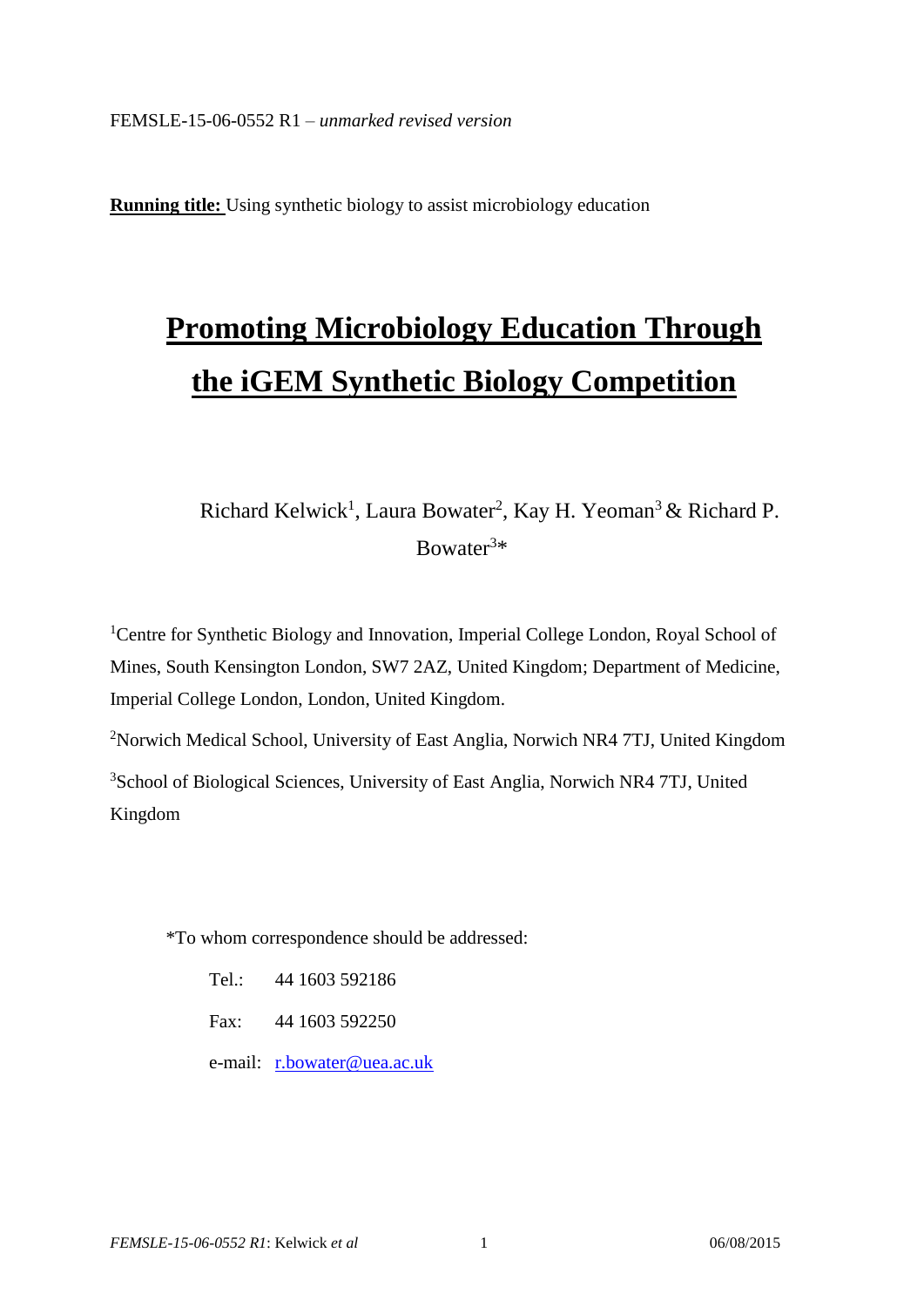# **One-sentence Summary**

- The iGEM competition involves research in synthetic biology, a rapidly developing area of
- science that combines principles from engineering and biology; iGEM projects frequently
- tackle biotechnology-associated problems and their broad reach offers excellent educational
- opportunities for microbiology-based students and researchers.
- 

# **Keywords**

Bioethics; biotechnology; iGEM; microbiology education; synthetic biology; transferable

skills.

# **Running title**

Using synthetic biology to assist microbiology education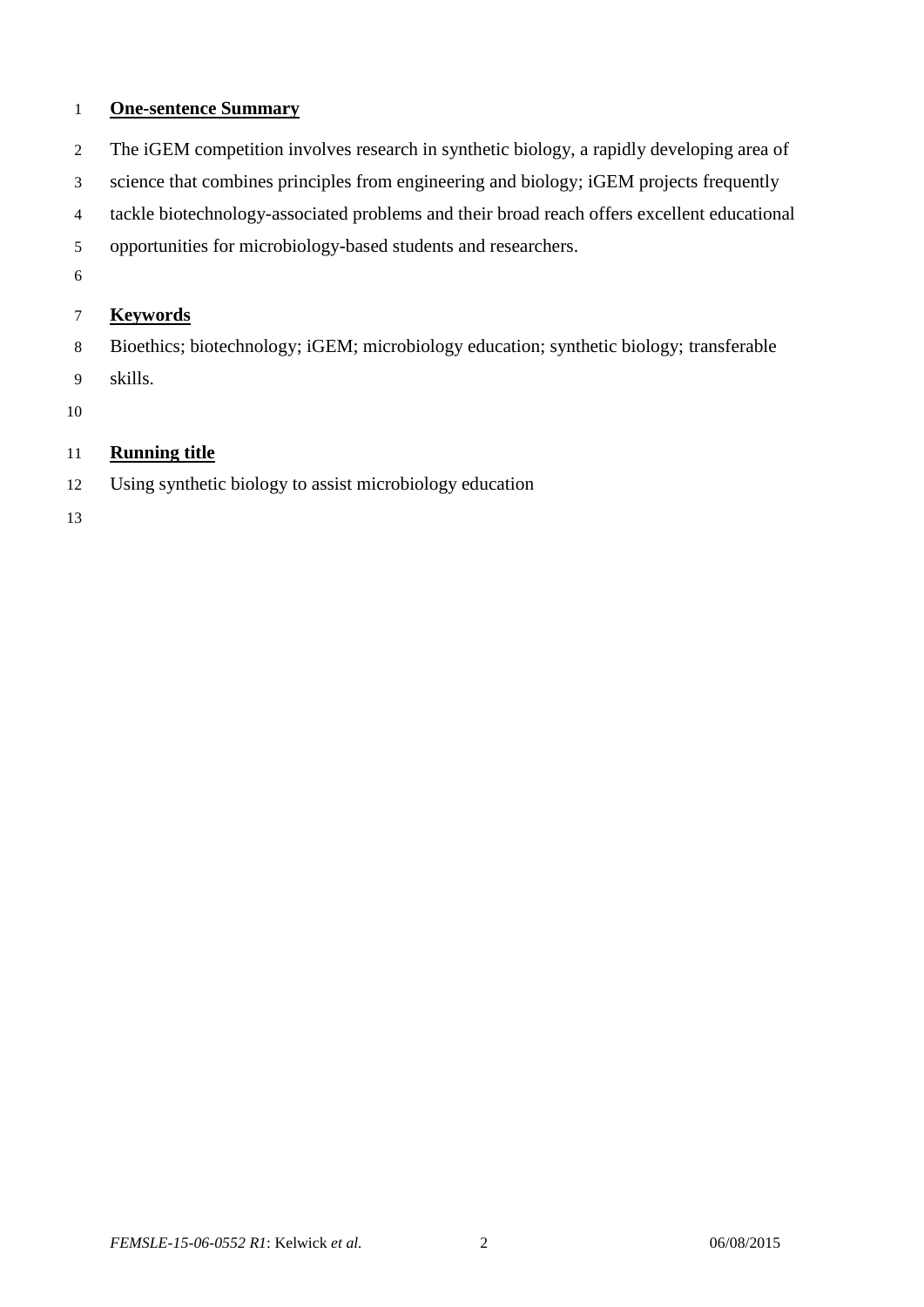#### **Abstract**

 Synthetic biology has developed rapidly in the 21st century. It covers a range of scientific disciplines that incorporate principles from engineering to take advantage of and improve biological systems, often applied to specific problems. Methods important in this subject area include the systematic design and testing of biological systems and, here, we describe how synthetic biology projects frequently develop microbiology skills and education. Synthetic biology research has huge potential in biotechnology and medicine, which brings important ethical and moral issues to address, offering learning opportunities about the wider impact of microbiological research. Synthetic biology projects have developed into wide-ranging training and educational experiences through iGEM, the International Genetically Engineered Machines competition. Elements of the competition are judged against specific criteria and teams can win medals and prizes across several categories. Collaboration is an important element of iGEM and all DNA constructs synthesised by iGEM teams are made available to all researchers through the Registry for Standard Biological Parts. An overview of microbiological developments in the iGEM competition is provided. This review is targeted at educators that focus on microbiology and synthetic biology, but will also be of value to undergraduate and postgraduate students with an interest in this exciting subject area. 

- 
-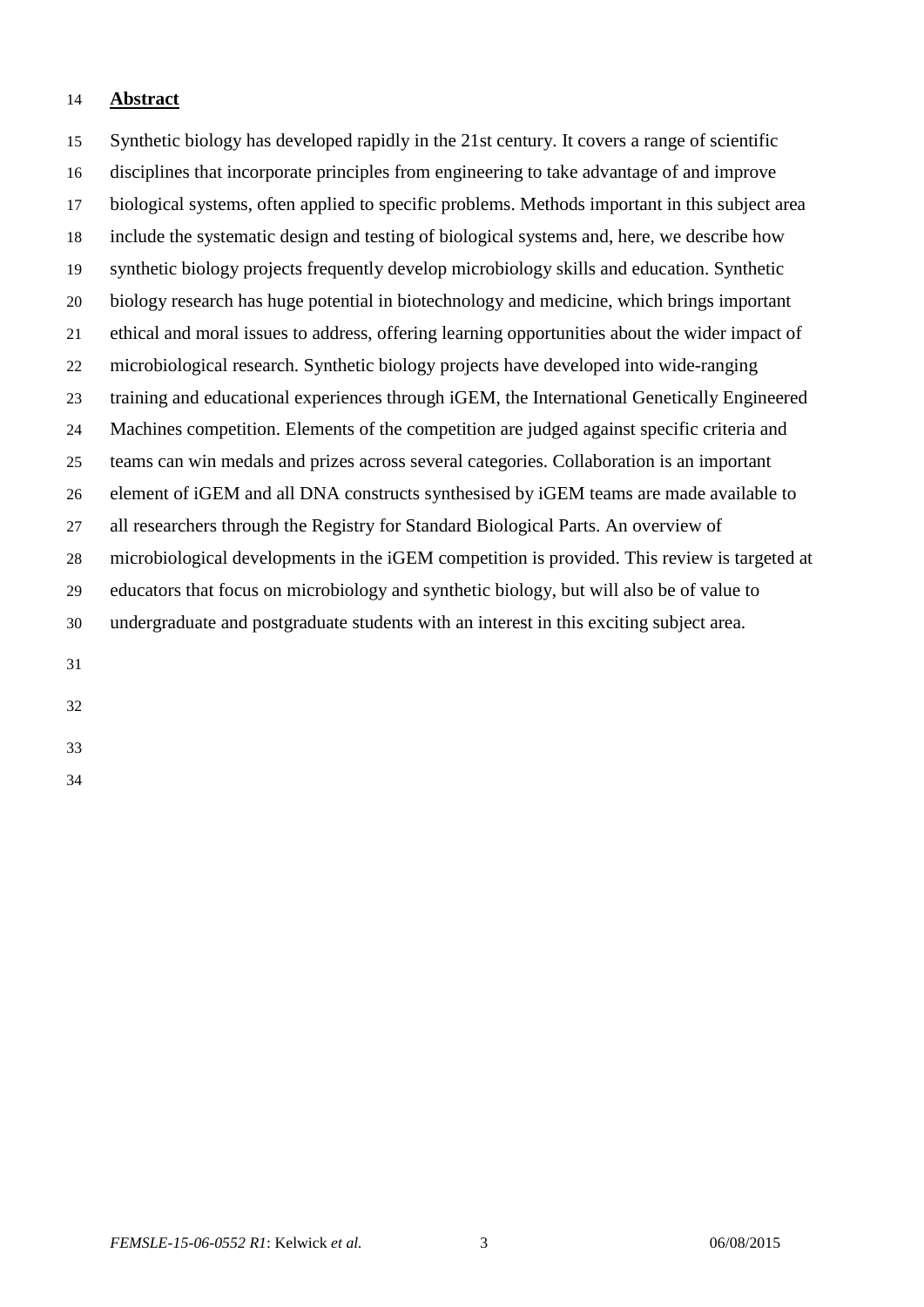#### **Background**

 Synthetic Biology (SynBio) is an interdisciplinary field that integrates expertise across the arts, humanities and, importantly, a range of scientific disciplines. Therefore, this subject area represents a challenging environment in which to prepare and train microbiologists. As we describe below, the International Genetically Engineered Machine (iGEM) competition provides an excellent platform to develop this training. We will provide an introduction to SynBio and to iGEM. We will also explore how the iGEM competition, along with the tools and the approaches and methodologies of SynBio, prepares early career microbiologists for this exciting area of science.

#### **Synthetic Biology**

 SynBio has developed rapidly in the  $21<sup>st</sup>$  century. It incorporates principles from engineering to take advantage of and improve biological systems, usually with applications to tackle specific problems [\(Kelwick, MacDonald, Webb](#page-16-0) *et al.* 2014). Thus, SynBio research often follows closely to the model favoured by engineers to "design, build and test" [\(McDaniel and Weiss 2005;](#page-16-1) [Khalil and Collins 2010;](#page-16-2) [Kitney and Freemont 2012;](#page-16-3) [Agapakis](#page-15-0)  [2014;](#page-15-0) [Beal 2014\)](#page-15-1). A number of definitions of SynBio are used. For clarity, this article uses the definition described by ERASynBio [\(Minssen, Rutz and van Zimmeren 2015\)](#page-16-4): "the deliberate (re)design and construction of novel biological and biologically based parts, devices and systems to perform new functions for useful purposes, that draws on principles elucidated from biology and engineering". The "biology" in SynBio adds a number of significant challenges to problems usually tackled by engineering [\(Kwok 2010\)](#page-16-5), but solutions to many of the challenges are gradually being identified [\(Kitney and Freemont 2012;](#page-16-3) [Kelwick, MacDonald, Webb](#page-16-0) *et al.* 2014). Thus, SynBio has been proposed as one of the scientific technologies that can help address the challenges in health and energy and food  $\delta$  security that societies across the globe will face in the 21<sup>st</sup> Century [\(Alberts 2011;](#page-15-2) [Editorial-](#page-15-3) [NatB 2011\)](#page-15-3). Notably, one such challenge is the crisis in resistance of bacteria to antibiotics, which has been described as an impending catastrophic global threat [\(Bowater 2015;](#page-15-4) [Roca,](#page-16-6)  [Akova, Baquero](#page-16-6) *et al.* 2015). Several recent reviews and monographs have highlighted the potential for SynBio to be applied to address such problems [\(Khalil and Collins 2010;](#page-16-2) [Baldwin, Bayer, Dickinson](#page-15-5) *et al.* 2012; [Chen, Galloway and Smolke 2012;](#page-15-6) [Muller and Arndt](#page-16-7)  [2012;](#page-16-7) [Kelwick, MacDonald, Webb](#page-16-0) *et al.* 2014; [Liljeruhm, Gullberg and Forster 2014;](#page-16-8) [Breitling and Takano 2015\)](#page-15-7). Here we focus on the usefulness of this topic to assist the education of the microbiologists of the future.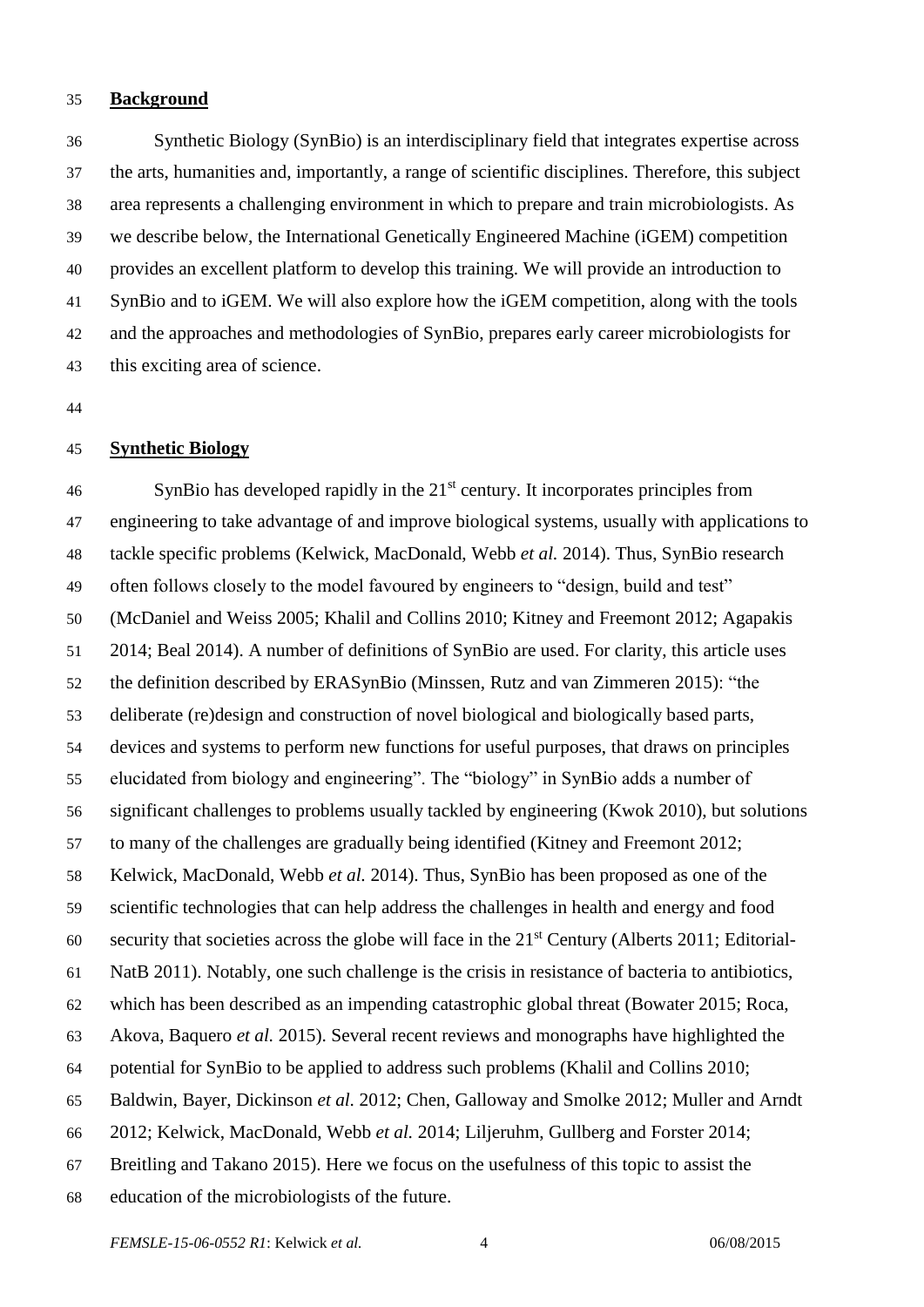An important issue in developing SynBio solutions to the challenges of the  $21<sup>st</sup>$  century relates to their potential to apply genetic engineering methods outside of laboratory situations. Such suggestions bring with them significant ethical, legal and regulatory dilemmas, especially if they require development of genetically modified organisms (GMOs). Progress with developing real-world applications of GMOs has been slow, which is partly due to distrust that has developed between some protagonists for genetic engineering and the wider population of society [\(Rowland 2002;](#page-16-9) [Marris 2014\)](#page-16-10). Importantly, a significant driving force during the development of SynBio research has been to ensure good engagement between the scientists, funders of the research and the wider general public. This has led to increased visibility for ethical considerations of SynBio research, particularly in relation to its potential impact on society and the environment [\(Agapakis 2014;](#page-15-0) [Church, Elowitz, Smolke](#page-15-8) *et al.* 2014; [Minssen, Rutz and van Zimmeren 2015\)](#page-16-4).

 Developments in SynBio mesh well with the consensus among the scientific community that the demonstration of the impact of research projects are a necessary component of their evaluation, whether that be by the direct funders or wider society. This requirement has led to improved dialogue between scientists and wider communities, allowing good scientists to demonstrate the responsible nature of their research. In the UK, the major funders of SynBio research have developed a roadmap for future developments in this subject area (see:

[http://www.rcuk.ac.uk/RCUK-](http://www.rcuk.ac.uk/RCUK-prod/assets/documents/publications/SyntheticBiologyRoadmap.pdf)

 [prod/assets/documents/publications/SyntheticBiologyRoadmap.pdf\)](http://www.rcuk.ac.uk/RCUK-prod/assets/documents/publications/SyntheticBiologyRoadmap.pdf). This increased awareness of the opportunities and limitations of scientific developments is influencing scientific policy, as can be seen with research involving GMOs. Within European Union (EU) countries, concerns about biotechnological applications of GMOs have produced tight regulatory regimes that have limited the potential for research to be translated to wider impact. Changes to governance in early 2015 mean that each country within the EU will be able to apply its own regulations for use of GMOs, which could lead to wider opportunities for responsible scientists to develop applied uses of them [\(Editorial-NatB 2015\)](#page-15-9). These changes to regulations are timely to allow scientists to apply SynBio methods to such future development of GMOs.

#### **iGEM - an international competition for synthetic biology research projects**

 The International Genetically Engineered Machine competition (iGEM) is a series of competitions involving university or high school teams that develop and undertake synthetic biology research projects. Here we focus on the iGEM competition for university students,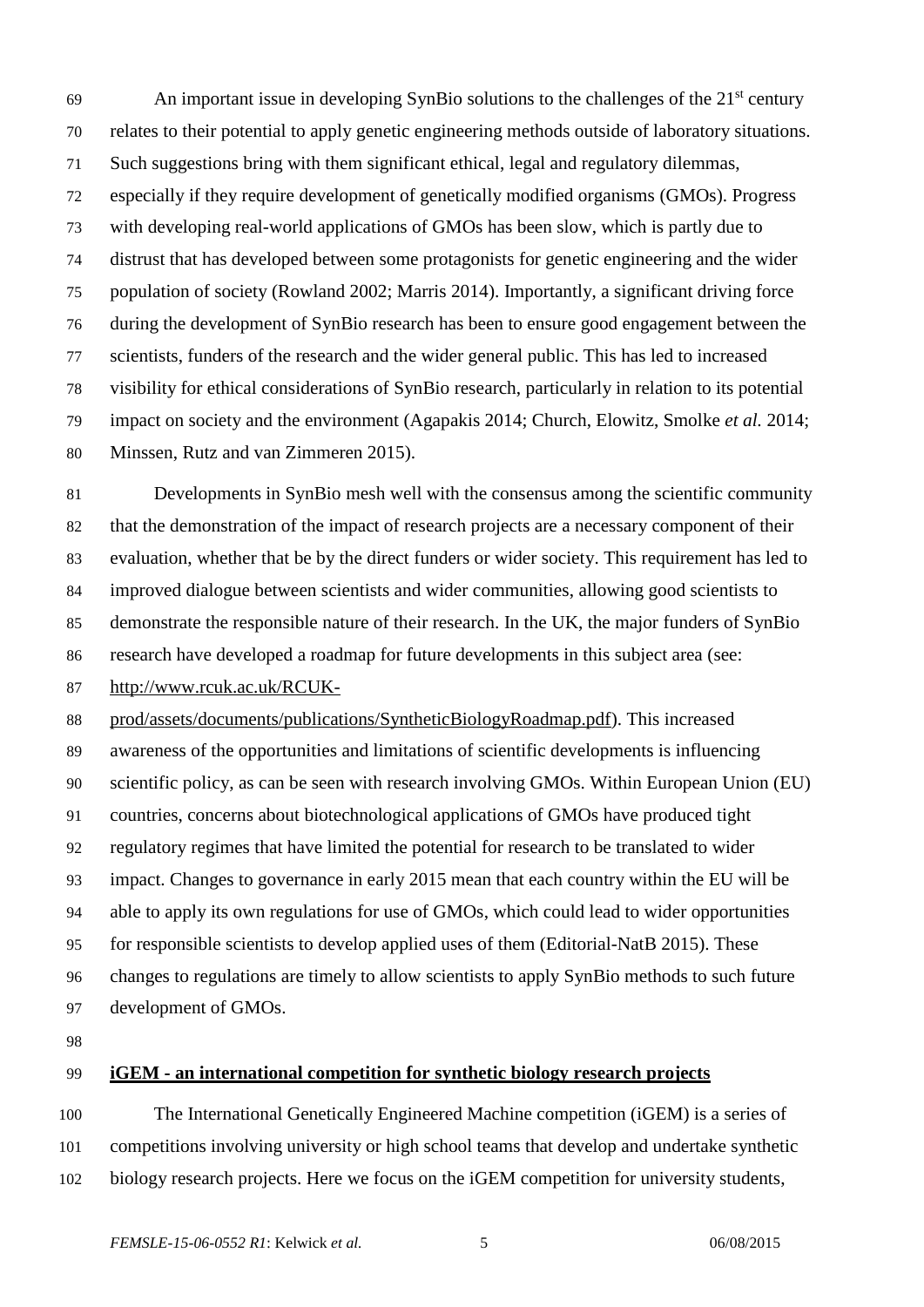which began in 2003 at MIT, Massachusetts, USA, and grew into a summer competition with five teams in 2004. The Collegiate competition became international with 13 teams in 2005 and increased each year to 245 teams by 2014 (Figure 1). As described below, microbiological methodologies are important for the overwhelming majority of iGEM projects.

 The iGEM competition continues to be run and overseen by the iGEM Foundation, a not-for-profit organisation that is dedicated to education and advancement of synthetic biology, particularly through the development of open communities and collaborations. Importantly, teams require a significant amount of funding to participate in the iGEM competition. Some funds are required to cover the costs that are intrinsic to the competition (registration fee to cover iGEM administration costs, fees and travel to attend required events), and some are associated with the project (research consumables and equipment). 115 Some teams provide stipends to students to cover their own costs for being part of the team, although this is not used by all teams. There may also be "hidden" or unclaimed costs, such as those associated with the time of staff who act as advisors or mentors. A summary of the likely costs for running an iGEM team is available at: [http://2015.igem.org/Funding.](http://2015.igem.org/Funding) Since there is significant variability in the plans and remit of iGEM projects, their costs also vary 120 significantly. It is likely that a minimum of  $\epsilon$ 30,000 (£20,000) will be required for a small team to complete the iGEM competition, in line with a previous estimate from 2014 that the average cost per team was \$20,000–50,000 per year [\(Vilanova and Porcar 2014\)](#page-16-11). Thus, covering the costs associated with participating in iGEM is a significant challenge and the requirement to secure and manage funding is an important learning process for many team members. Some teams have been able to access funding from national or international organisations, including charities, but the majority of costs are recovered through the team's home institutions and with sponsorship agreements (with relevant industry or other appropriate partners). Many iGEM teams have adopted innovative approaches to raise funds, including through their development of crowdfunding opportunities.

 Through participation in iGEM, teams develop SynBio-based projects and compete for medals and prizes. An important component of the iGEM competition is that researchers should collaborate, and it is seen to be good practice to assist in the development and testing of systems developed by other teams. Nevertheless, the competitive aspect of iGEM helps motivate teams to push harder on their projects, often helping teams to develop innovative approaches that may otherwise be considered too challenging for student-based research. Some of the competition elements are judged against specific criteria, which lead to the award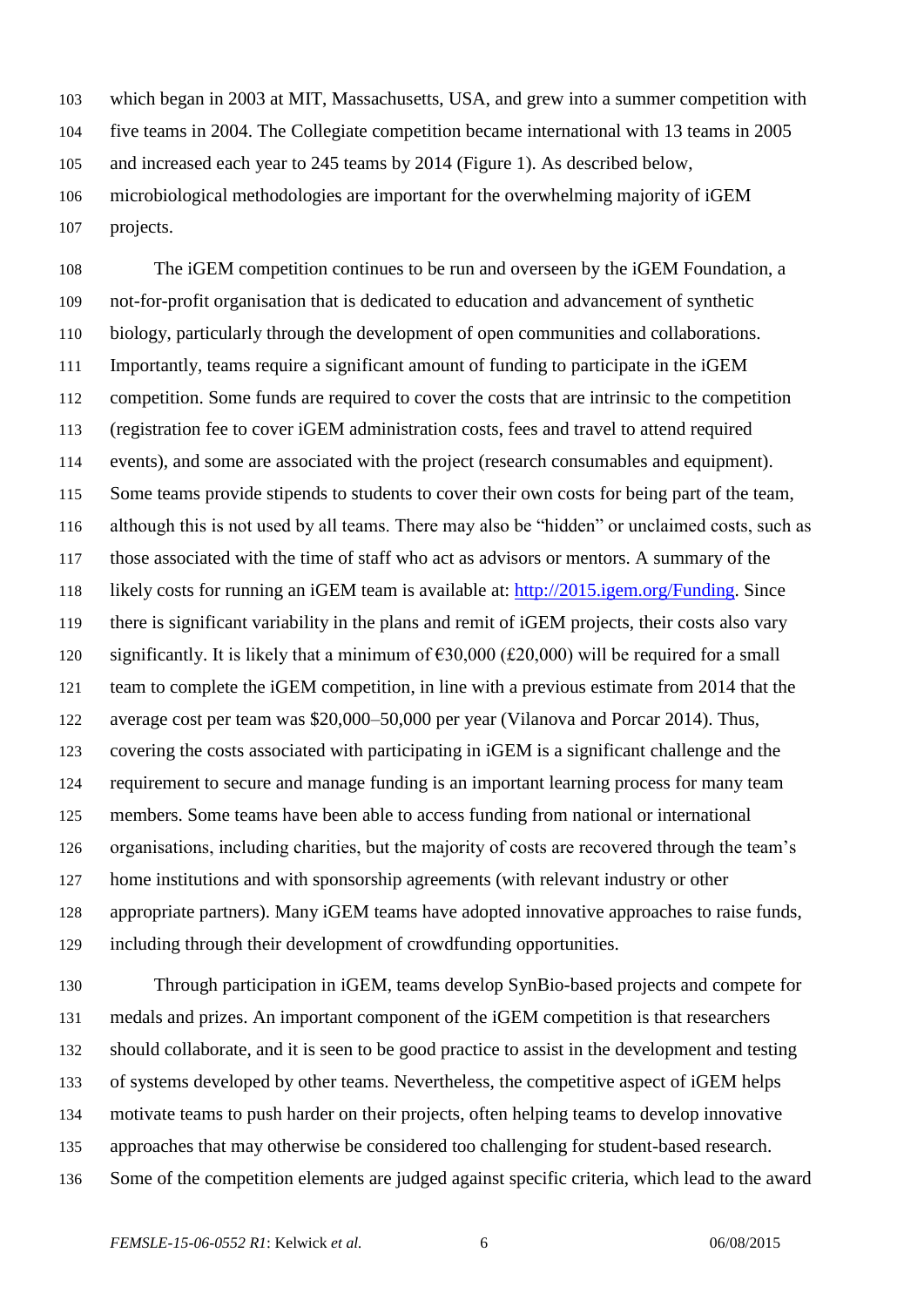of Gold, Silver or Bronze medals; importantly, since the medals are awarded based on the quality of the project, all teams can achieve any one of these medals. To obtain the higher levels of medals teams must collaborate with other iGEM teams and/or improve DNA constructs prepared by other teams. This collaborative aspect of iGEM means that team members become genuinely interested in the projects from other teams, helping to foster understanding and enjoyment of different aspects of SynBio research.

 There are also prizes for the best team or project across a significant number of categories within the competition, which are judged by a group of experts who are selected because of their detailed knowledge about iGEM, SynBio and developments in science policy [\(Marris 2014;](#page-16-10) [Vilanova and Porcar 2014\)](#page-16-11). The prizes and medals are awarded at the final "Jamboree" that takes place at the end of the competition. Each year the competition has culminated in a "World Championship" Jamboree in Boston, and in some years (2011-2013) there were also preliminary "Regional Jamborees" that took place in several different regional locations around the world. One prize, termed the "iGEMmers Prize", is awarded for the favourite team, as voted by all who attend the final Jamboree. Microbiology-based projects have performed well in many of the prize categories, including the iGEMmers Prize, which was won by the Dundee iGEM teams of 2013 [\(Earl 2014\)](#page-15-10) and 2014, focusing on cyanobacteria in the environment in 2013 and bacterial infections in cystic fibrosis in 2014.

 Throughout the iGEM projects, a vast range of topics have been addressed. In accordance with the aims of many SynBio studies, iGEM projects often focus on applied 157 areas of science, and many are commensurate with plans to tackle the challenges of the  $21<sup>st</sup>$  century. Since the iGEM projects typically last only a few months, their specific advances are often limited to demonstrating "proof-of-principle" in model systems. Nevertheless, many teams have developed projects that use complex experimental systems [\(Vilanova and Porcar](#page-16-11)  [2014;](#page-16-11) [Editorial-NatP 2015\)](#page-15-11).

 An important aspect of the iGEM projects is that they must aim to generate and characterise new standardised DNA constructs, which are termed "BioBricks". Previous analysis of iGEM projects have characterised the number and quality of parts submitted as part of the competition [\(Shetty, Endy and Knight 2008;](#page-16-12) [Smolke 2009;](#page-16-13) [Cai, Wilson and](#page-15-12)  [Peccoud 2010;](#page-15-12) [Vilanova and Porcar 2014\)](#page-16-11). At the end of each competition each new BioBrick must be submitted to the iGEM Registry of Standard Biological Parts, from which it is made freely available to all other iGEM teams [\(Muller and Arndt 2012\)](#page-16-7). SynBio research has helped develop a plethora of DNA assembly methods that aid the creation of modular, reusable DNA parts [\(Ellis, Adie and Baldwin 2011;](#page-15-13) [Patron 2014;](#page-16-14) [Casini, Storch, Baldwin](#page-15-14) *et*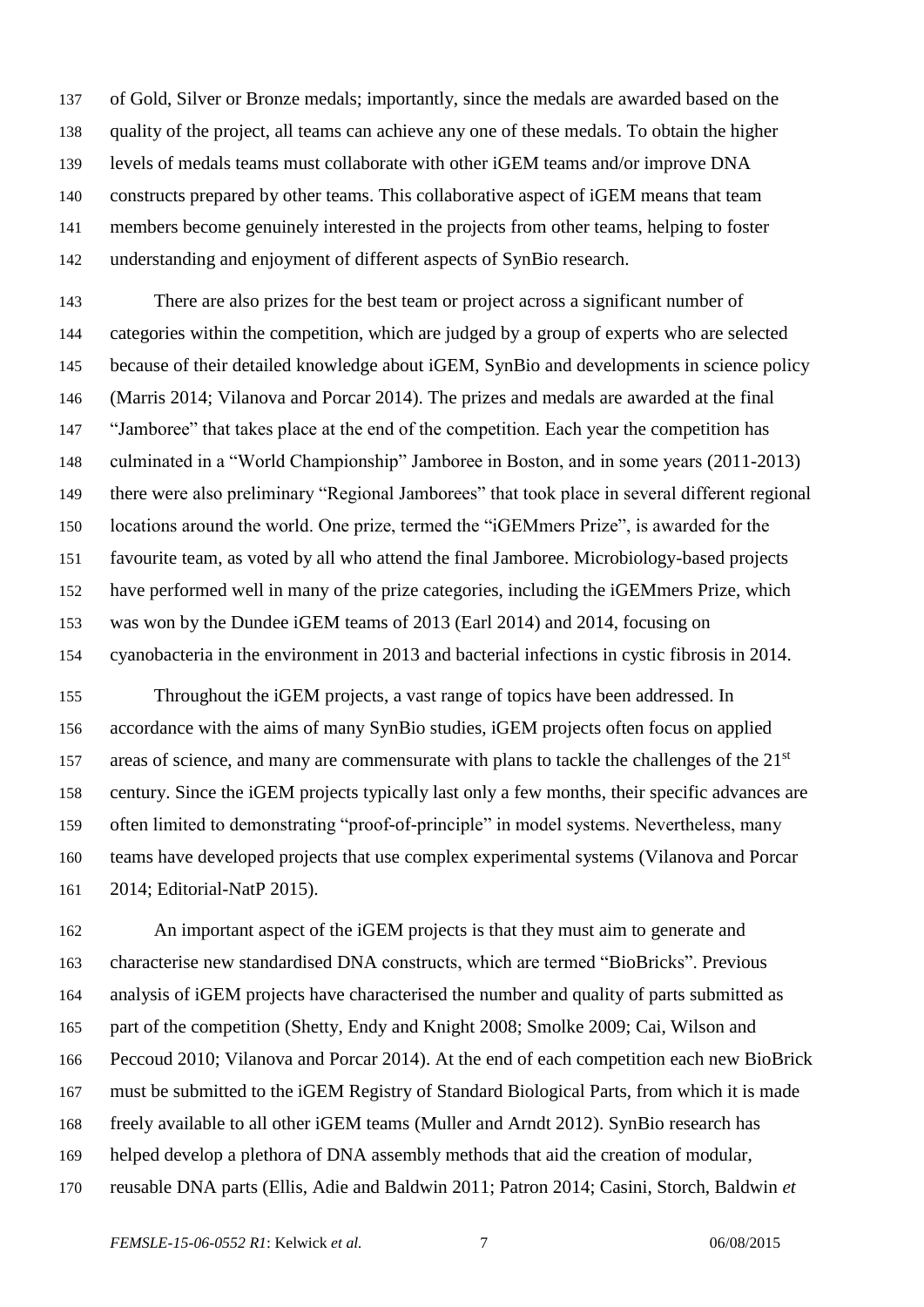*al.* [2015\)](#page-15-14). To assist exchange of BioBricks between teams and ensure there is transparency within the competition rules, each team must follow specific regulations that require cloning into specific backbones [\(Shetty, Endy and Knight 2008;](#page-16-12) [Muller and Arndt 2012\)](#page-16-7). However, even in iGEM projects complex gene assembly and editing approaches have been introduced, for example using Golden Gate cloning [\(Patron, Orzaez, Marillonnet](#page-16-15) *et al.* 2015) and the CRISPR-Cas system [\(Wu, Wang, Cao](#page-17-0) *et al.* 2014). There is a close relationship between iGEM and SynBio research, but the two are not synonymous. This is particularly the case in terms of DNA constructs as SynBio research in general is not constrained by the same limited, specific range of backbones that assist the competition and team element of iGEM. For example, although the iGEM approach to ensure that all researchers can share DNA constructs is widely accepted among the SynBio community, most SynBio researchers do not use the Biobricks that have been popularised by iGEM.

 Alongside the preparation and submission of the BioBricks, teams must prepare information that is submitted to the iGEM Registry that describes the gene sequence contained in each BioBrick and describes how it has been characterised. (Details of all BioBricks available in the iGEM Registry is given at: [http://parts.igem.org/Main\\_Page.](http://parts.igem.org/Main_Page)) The gene sequences included in the BioBricks take a variety of forms, including promoters, protein coding sequences, terminators and other regulatory sequences. Each of these specific sequences is referred to as a "part", but importantly the BioBricks must be prepared in such a way that the different parts can be moved easily between them. As would be expected, as the number of teams participating in iGEM has grown then the number of parts submitted to the iGEM Registry has increased (Figure 1). Over recent years the competition has placed a greater emphasis on the ensuring that the parts submitted to the iGEM Registry are of good quality and that they are well characterised. Thus, the number of parts submitted to iGEM has reached a plateau since 2010 at approximately 1600 parts [\(Smolke 2009;](#page-16-13) [Vilanova and Porcar](#page-16-11)  [2014\)](#page-16-11).

 Importantly, many of the underlying principles for iGEM projects build on the standard methods of molecular biology that are fundamental to much microbiological research, such as promoter sequences and vector backbones. Furthermore, since the vast majority of iGEM projects will require use of bacteria (usually *Escherichia coli*) at some stage, virtually every participant in iGEM develops a good grounding in basic microbiological principles, including a knowledge of how to handle microorganisms, practice of aseptic technique etc.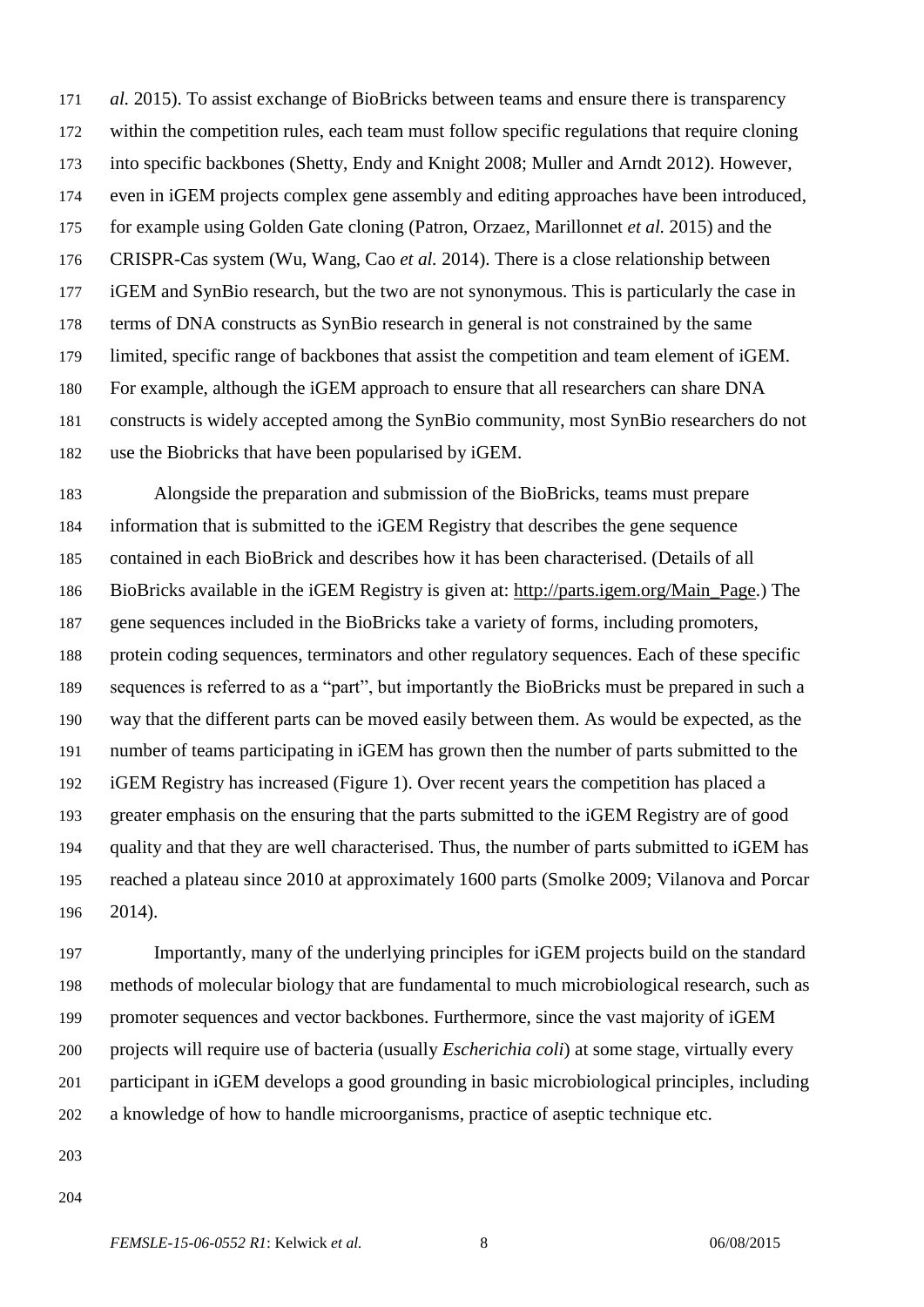#### **Responsible Research and Innovation in Synthetic Biology**

 The iGEM competition is structured so that each team's project relates to the broader engineering framework that uniquely defines SynBio as a new scientific discipline. Significantly, part of the educational value of iGEM BioBricks is that they represent several of the core engineering principles adopted in SynBio, including the agreed dogma to "design, build and test".

 Since BioBricks are discrete biological parts that must adhere to specific assembly requirements, the characterised BioBricks that iGEM teams submit are intrinsically engineered for reuse (modularisation) by other iGEM teams, engineers and scientists. Thus, students learn and gain first-hand experience of several of the core engineering principles of SynBio. Special prizes within the iGEM competition for BioBricks or engineered biological systems that are well characterised and provide a solution within an application area provide 217 additional incentives for teams to robustly apply these engineering principles throughout their project. As of 2014, application areas include Art & design, Energy, Entrepreneurship, Environment, Food & nutrition, Foundational advances, Health and medicine, Information processing, Manufacturing, Measurement, Microfluidics, New applications, Policy & practice and Software. The submission of BioBricks to the iGEM Registry also introduces iGEM teams to ongoing questions concerning open innovation [\(Calvert 2012\)](#page-15-15). A strong proponent for open innovation within the field is the BioBricks Foundation, a not-for-profit organization that seeks to accelerate the pace of responsible innovation by ensuring that the BioBricks within the iGEM Registry and other professional registries are publically available for both research and commercial applications [\(Shetty, Endy and Knight 2008;](#page-16-12) [Smolke 2009;](#page-16-13) [Muller](#page-16-7)  [and Arndt 2012\)](#page-16-7). Interestingly, commercial utilization of publically accessible BioBricks may come from iGEM teams themselves. Through the inclusion of prizes for entrepreneurship, iGEM teams are encouraged to build business models around their technologies. A list of successful startups that have been founded by former iGEM team members is available on the iGEM website [\(http://igem.org/IGEM\\_Startups\)](http://igem.org/IGEM_Startups).

 Due to the intense time and resources required to successfully lead a team through the iGEM competition, many academic advisors encourage their teams to consider publishing their results. Whilst few teams from early competitions published papers [\(Vilanova and](#page-16-11)  [Porcar 2014\)](#page-16-11), recently several peer reviewed journals have featured iGEM-inspired research [\(Cai, Wilson and Peccoud 2010;](#page-15-12) [Boyle, Burrill, Inniss](#page-15-16) *et al.* 2012; [Hesselman, Koehorst,](#page-16-16)  [Slijkhuis](#page-16-16) *et al.* 2012; [Radeck, Kraft, Bartels](#page-16-17) *et al.* 2013; [Zhang, Lin, Shi](#page-17-1) *et al.* 2014; [Azizi,](#page-15-17)  [Lam, Phenix](#page-15-17) *et al.* 2015). The peer review journal American Chemical Society (ACS)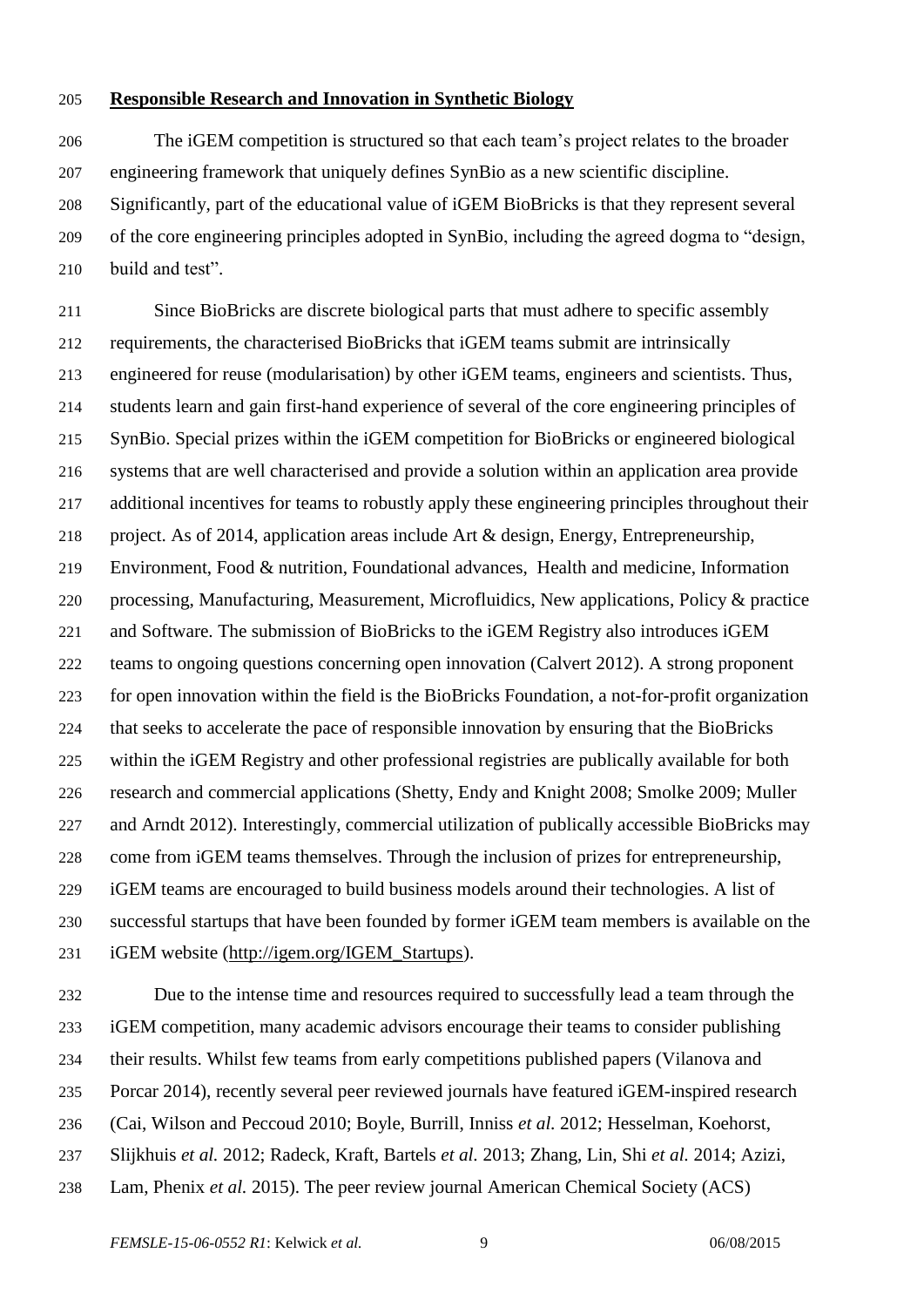Synthetic Biology has direct relevance to this field and it has published several papers from iGEM-inspired research [\(Chen, Zhang, Shi](#page-15-18) *et al.* 2012; [Harger, Zheng, Moon](#page-15-19) *et al.* 2013; [Chen, Rishi, Potapov](#page-15-20) *et al.* 2015; [Jack, Leonard, Mishler](#page-16-18) *et al.* 2015; [Storch, Casini, Mackrow](#page-16-19) *et al.* [2015;](#page-16-19) [Wright, Delmans, Stan](#page-17-2) *et al.* 2015). Indeed, there was a noticeable boost in iGEM team publications in 2014 when the journal published several papers as part of an iGEM special issue [\(http://pubs.acs.org/toc/asbcd6/3/12\)](http://pubs.acs.org/toc/asbcd6/3/12). Several of these publications were particularly relevant to research involving bacteria [\(Atanaskovic, Bencherif, Deyell](#page-15-21) *et al.* [2014;](#page-15-21) [Buren, Karrenbelt, Lingemann](#page-15-22) *et al.* 2014; [Daszczuk, Dessalegne, Drenth](#page-15-23) *et al.* 2014; [Hendrix, Read, Lalonde](#page-16-20) *et al.* 2014; [Libis, Bernheim, Basier](#page-16-21) *et al.* 2014; [Nielsen, Madsen,](#page-16-22)  [Seppala](#page-16-22) *et al.* 2014; [Wang, Ding, Chen](#page-17-3) *et al.* 2014; [Wu, Wang, Cao](#page-17-0) *et al.* 2014). Significantly, the development of innovative pathways to publish research data has opened up new opportunities for iGEM projects. For example, microbiology research that originated as part of the Imperial College London iGEM 2013 project was published in the open access journal, PLoS One [\(Kelwick, Kopniczky, Bower](#page-16-23) *et al.* 2015), whilst the NRP-UEA\_Norwich 2012 iGEM team published data on figshare, an open repository of citable, shareable and discoverable research [\(Dobson, Edwards-Hicks, Gritton](#page-15-24) *et al.* 2014). Furthermore, some iGEM teams have highlighted their progress and successes in magazines associated with learned societies of microbiology, such as the Society of General Microbiology [\(Earl 2014\)](#page-15-10).

 Whether iGEM teams ultimately result in academic (e.g. papers) and/or commercial outputs (e.g. patents and products) the overall success of a project is largely judged in terms of the social, ethical and legal context in which it exists. Responsible Research and Innovation is instilled at every level and teams must consider good laboratory practice, biosafety, biosecurity, bioethics and the potential wider societal impact of their project. Teams must engage with stakeholders, whether that be the potential users of their technologies, governments, Non-Governmental Organisations or the broader general public to ensure that their projects are designed to maximize the public good. Thus, students gain a direct appreciation for the importance of professionalism within microbiology and SynBio that equips them for a lifelong career in academia or industry. Importantly, the overall amount of time that the team members spend on the various activities highlighted here is much greater than they would experience within the majority of undergraduate teaching sessions, such as in regular laboratory practicals. A similar point can also be made in relation to public engagement activities, as we go on to discuss in the next section. Thus, it is clear that iGEM team members gain excellent skills and graduates from iGEM teams have excellent records for gaining employment, particularly as PhD students. Similarly, the advisors and mentors to many iGEM teams often include early career researchers who are also able to boosting their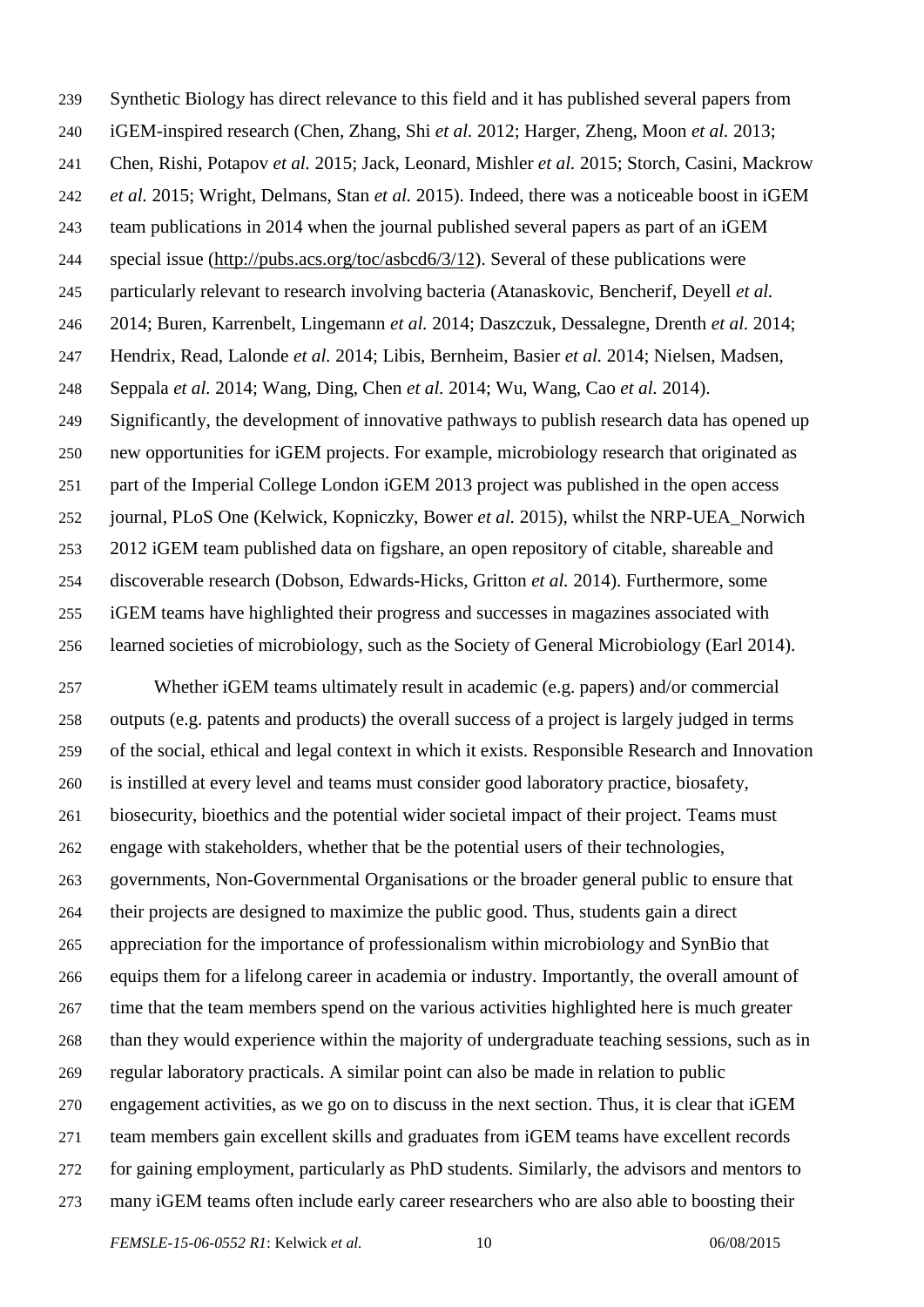CVs with project and people management skills that they would not normally be able to

#### **Public Engagement and Responsible Research**

demonstrate at such stages of their careers.

 As already outlined, iGEM projects are about more than simply conducting SynBio experiments and teams are expected to engage in a wide spectrum of activities that are important components of scientific research. For example, teams have to undertake Human Practices, which requires them to engage with stakeholders of their project, which can include potential users of their technologies, funding bodies or the broader general public. Other important examples are that teams have to consider the ethics and safety issues associated with their project. Several iGEM projects have also reflected on what it is that generates a good iGEM team, including in terms of important issues such as gender balance within teams. The Paris-Bettencourt 2013 team undertook detailed analyses on the subject of women in synthetic biology and iGEM and a summary of their results is available at: [http://2014.igem.org/Gender.](http://2014.igem.org/Gender) Some important findings from this study were: gender balance correlated with successful iGEM projects; as of 2013 women were underrepresented in iGEM, particularly in mentor and advisory roles (37% of students and 22% of advisors participating in iGEM were women. The study concluded that approaches to improve team gender balance for students and advisors would improve the overall quality and experience of iGEM science, and the iGEM Foundation encourages teams to actively consider this. It is also a requirement that all iGEM teams record information about their project on publicly-accessible web pages – their "wiki" – and links to the full details of all iGEM

 projects is available to anyone at: [http://igem.org/Main\\_Page.](http://igem.org/Main_Page) The wiki pages provide evidence that the training and expertise developed within the iGEM teams extends beyond simply laboratory experimentation. The iGEM teams must consider different routes to communicate details about their project to diverse audiences, and the wiki pages provide excellent examples of the high standards of design and information technology skills that are developed by the teams.

 In developing their public engagement activities, iGEM teams have used a wide range of skills and expertise. Many of the teams have chosen to work with people who have creative skills, such as artists and designers. A good example of this relates to the NRP-UEA 2012 iGEM team, which developed bacterial biosensors of nitrogen-based compounds. In imagining how this project could develop in the future, the team prepared a short video, which is freely available to view at: [https://www.youtube.com/watch?v=StNFePmymbc.](https://www.youtube.com/watch?v=StNFePmymbc)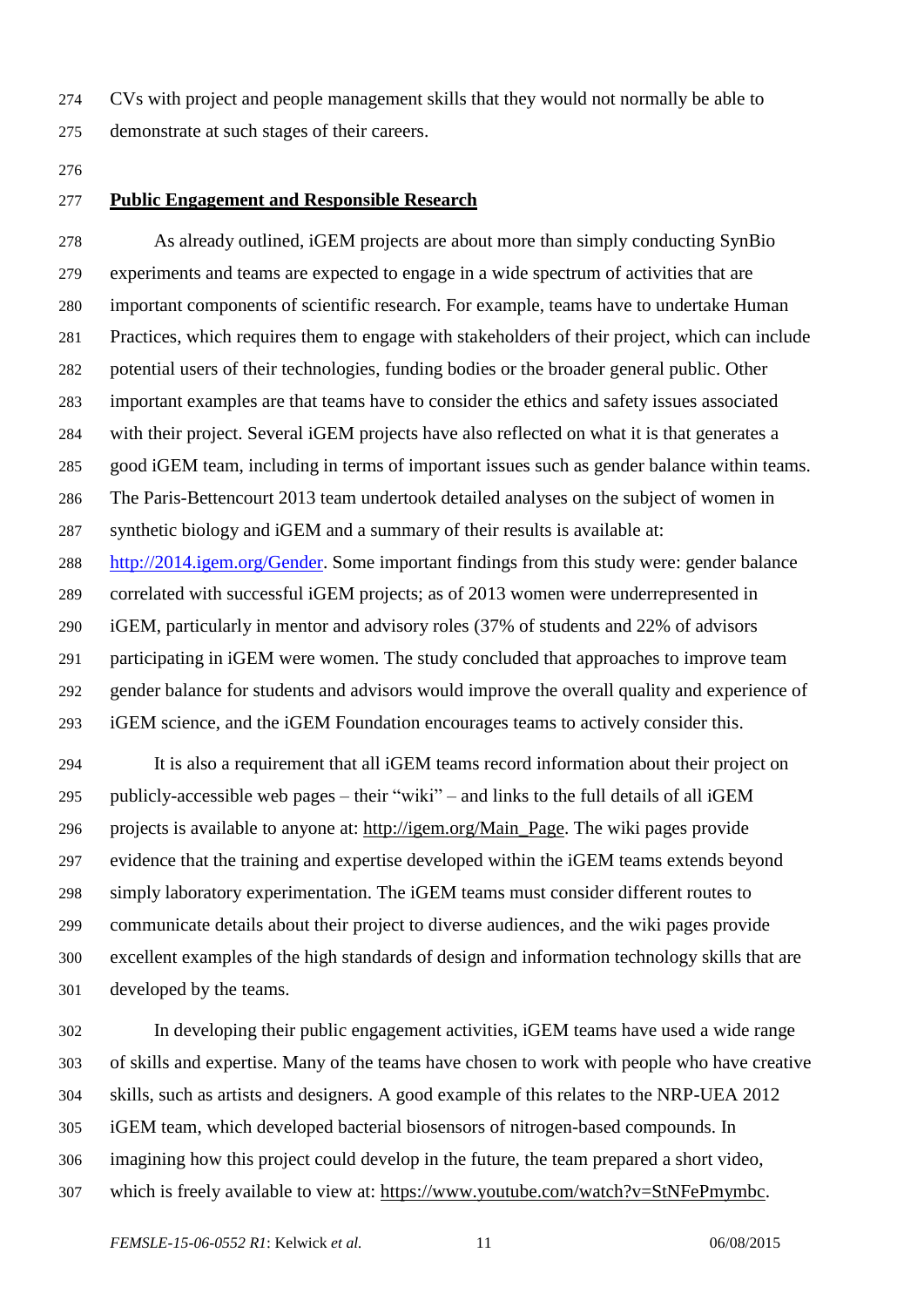Several iGEM teams have also developed animations or comic strips to take their science to wider audience, including the "ToxiMop" project from the Dundee 2013 iGEM, which focused on tackling the microbiological problem of toxic blue-green algae [\(Earl 2014\)](#page-15-10).

 Several iGEM teams have developed multi-step approaches to public engagement that aim to ensure opinions are conveyed accurately and without bias. Generally, iGEM public engagement activities are developed in accordance with the ethics regulations of the local institution; this can be a lengthy process to reach agreements, but it highlights many useful issues to team members, including how to remove bias from studies and to not ask leading questions. Of importance to these aspect of iGEM projects are that many of them involve genetic modification of organisms. As already discussed, in general terms much of the media and general public has not been supportive of GMOs that will be released in the environment. Therefore, teams have often queried whether the wider public think scientists have an ethical obligation in their experiments and if they think that biotechnology and SynBio should be used to tackle the challenges in health and energy and food security. To address these issues, teams often hold public engagement events and speak to students at high schools that are local to them. Some teams have developed Human Practices events for different audiences, with some leading to events that continue beyond the particular iGEM project. For example, Science Cafés (or Café Scientifiques) have established themselves as useful tools for scientists to engage with non-scientists [\(Clery 2003;](#page-15-25) [Dallas 2006\)](#page-15-26). In collaboration with a local arts centre, the NRP-UEA 2014 team established a Science Café, which has now become a regular, monthly event.

 Generally, these varied activities have highlighted that the general public is quite open minded to this type of research, though there are still significant concerns about the bio-safety of any applied work in the future. Importantly, these activities help iGEM team members to learn skills in science communication and highlight the requirement for public consultation in developing research projects.

#### **Research-led Teaching**

 Research intensive universities pride themselves on the links that are made between teaching and research, and significant scholarship in this area has examined where teaching and research meet in the curriculum (the teaching research symbiosis/nexus) [\(Barnett 2005\)](#page-15-27). The iGEM competition provides an excellent example of research-led teaching, but it is usually done on an extra-curricular basis. As outlined here, such extra-curricular projects provide excellent opportunities for students to obtain additional training, but it is important to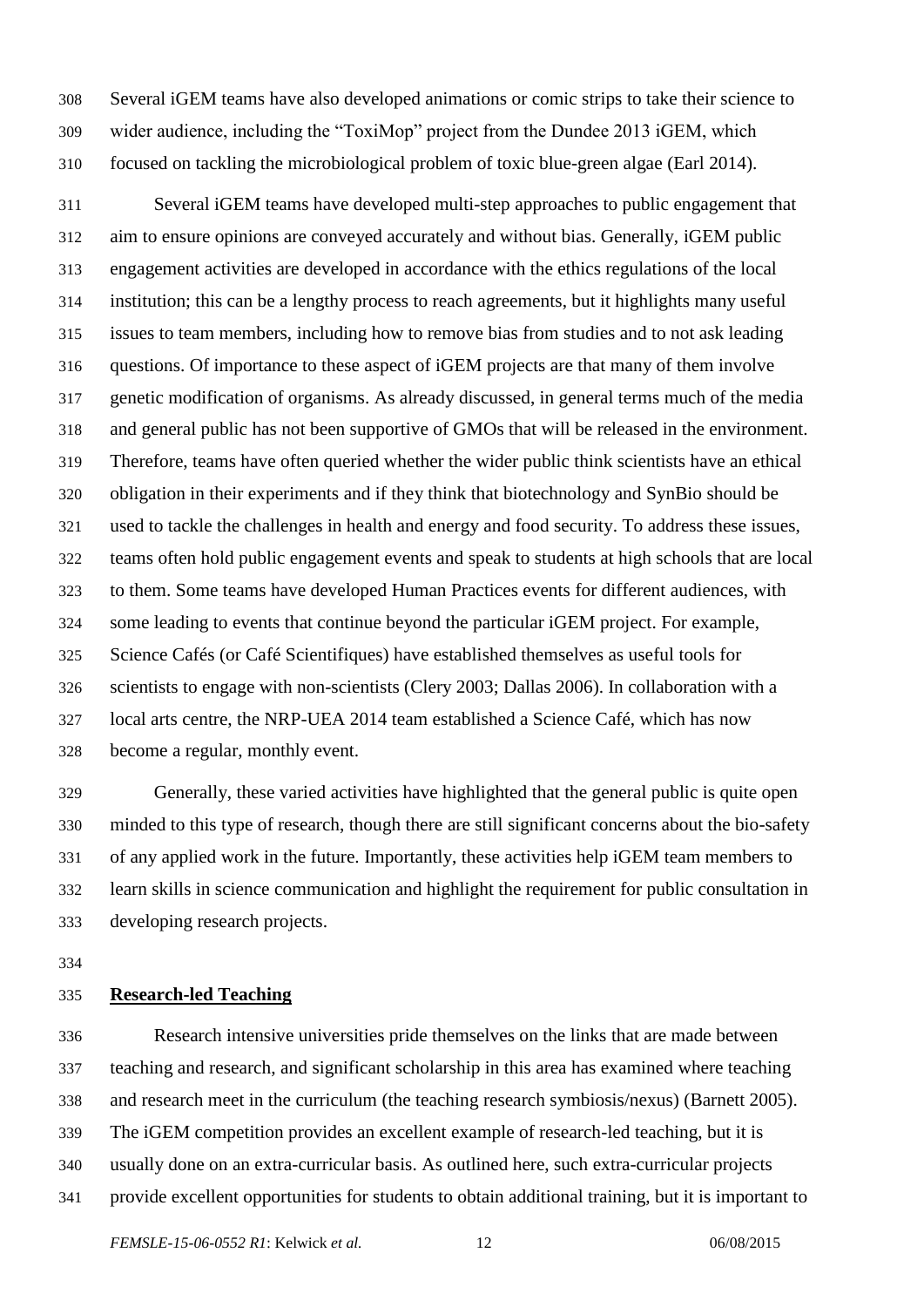recognise the challenges associated with running such projects, particularly the costs associated with student/staff time and the costs of research reagents. Despite such challenges, iGEM team members have clearly identified that taking part in the competition provided a range of experiences and skills that will benefit their undergraduate studies and their future career choices. These experiences and skills were wide ranging and included those that are directly associated with life as a bench scientist/laboratory researcher, but also included skills that will add value to alternative employment opportunities/career paths (Figure 2). Notably, graduates from iGEM teams have excellent records for gaining employment across a wide variety of careers.

 The skills and experience developed through iGEM projects are attractive to all microbiology and biotechnology undergraduates, and several universities have developed teaching activities that build on the good practices gained from iGEM teams. These include Uppsala University from Sweden, which has prepared detailed material for a 5-week laboratory based course, including associated assessments [\(Liljeruhm, Gullberg and Forster](#page-16-8)  [2014\)](#page-16-8). Linking of iGEM-inspired activities to undergraduate teaching leads to opportunities for a wider range and larger number of students to gain from them. The enthusiasm by which students greet such courses and the benefits they obtain suggest that possibilities are ripe for further exploitation within curricula developed by universities (and other teaching institutions).

 The experience gained through the iGEM programme offers an intellectual freedom and an investment in "student-led" research that undergraduate students do not often experience. Projects within iGEM offer opportunities for students to put into practice and recognise the value of the laboratory techniques they usually experience within practical sessions organised as part of their undergraduate degree. Importantly, though, iGEM projects provide team members with an authentic research experience that involves participation in all stages of the research project, from asking a research question, designing and planning the experiments, raising research funds, undertaking the research process, analysing results and finally presenting and disseminating data to different audiences (Figure 2). An overwhelming majority of iGEM projects use microbiology-based techniques, with many projects focused on applications of specific microorganisms, though often the bacteria are used only as tools during genetic engineering processes. Significantly, and somewhat unusually for bioscience- based degree programmes and projects, the iGEM competition also offers opportunities for students to be creative and to express themselves.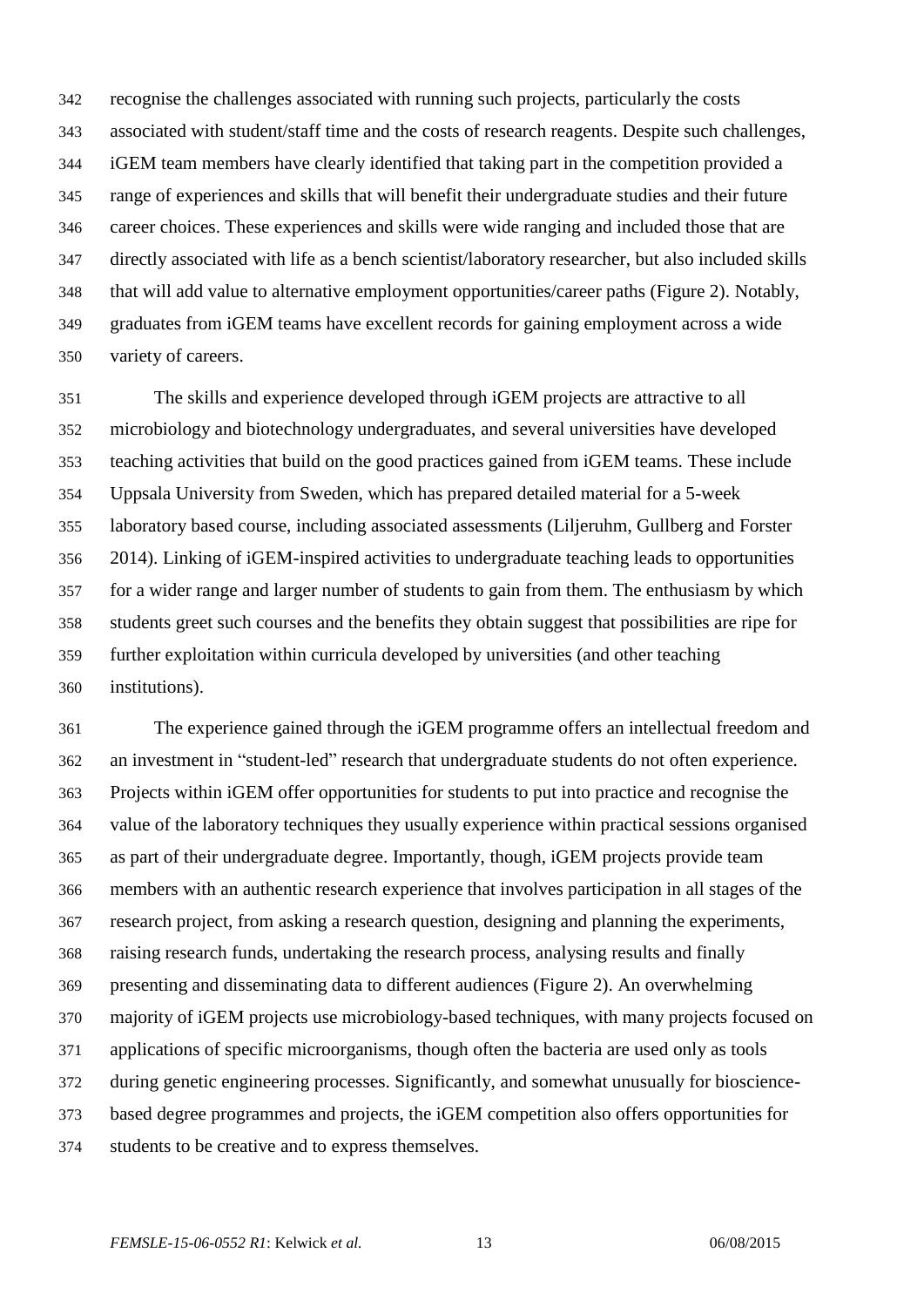#### **Conclusions**

 SynBio projects are applied to tackle specific problems, and these approaches have the potential to impact upon the upcoming challenges in health and energy and food security that will be faced by populations from across the globe. In doing so, SynBio research has to address important ethical and regulatory issues, especially in research involved in biotechnology and medicine where there is huge potential to make an impact. These issues are relevant to the iGEM competition, which provides wide-ranging training and educational experiences in SynBio for students, particularly those that focus on microbiology. Although there is a close relationship between iGEM and SynBio research, the two are not synonymous and SynBio research in general is not constrained by all of the principles that are important to bring the competition and team element to iGEM. Extra-curricular projects (usually in the summer) such as iGEM provide excellent opportunities for students to obtain microbiology- specific skills, including in-depth exposure to research-led teaching. More significantly, they link closely to transferable skills that are important in "real-life" employment, requiring students to have good planning and time-management. Importantly, the overall amount of time that the team members spend on the various activities associated with iGEM projects is much higher than they would experience within the majority of undergraduate teaching sessions. It is, therefore, unsurprising that graduates from iGEM teams have excellent records for gaining employment, particularly as PhD students. Projects designed for iGEM also allow academic staff to develop (new) projects and obtain preliminary data, but it is important to remember the challenges associated with them, particularly the costs associated with student/staff time and the costs of research reagents and participating in the competition. In the future it would be worthwhile to try and rein in (or reduce) costs of iGEM teams, which could widen participation to groups of students with lower financial means. Additional future developments that emanate from iGEM will be the potential to develop its good practices within curricula developed by universities (and other teaching institutions), particularly for microbiology. Despite the challenges associated with iGEM projects, the excellent research developed over its 10-year history suggest that the outlook is bright for SynBio and its microbiological researchers of the future.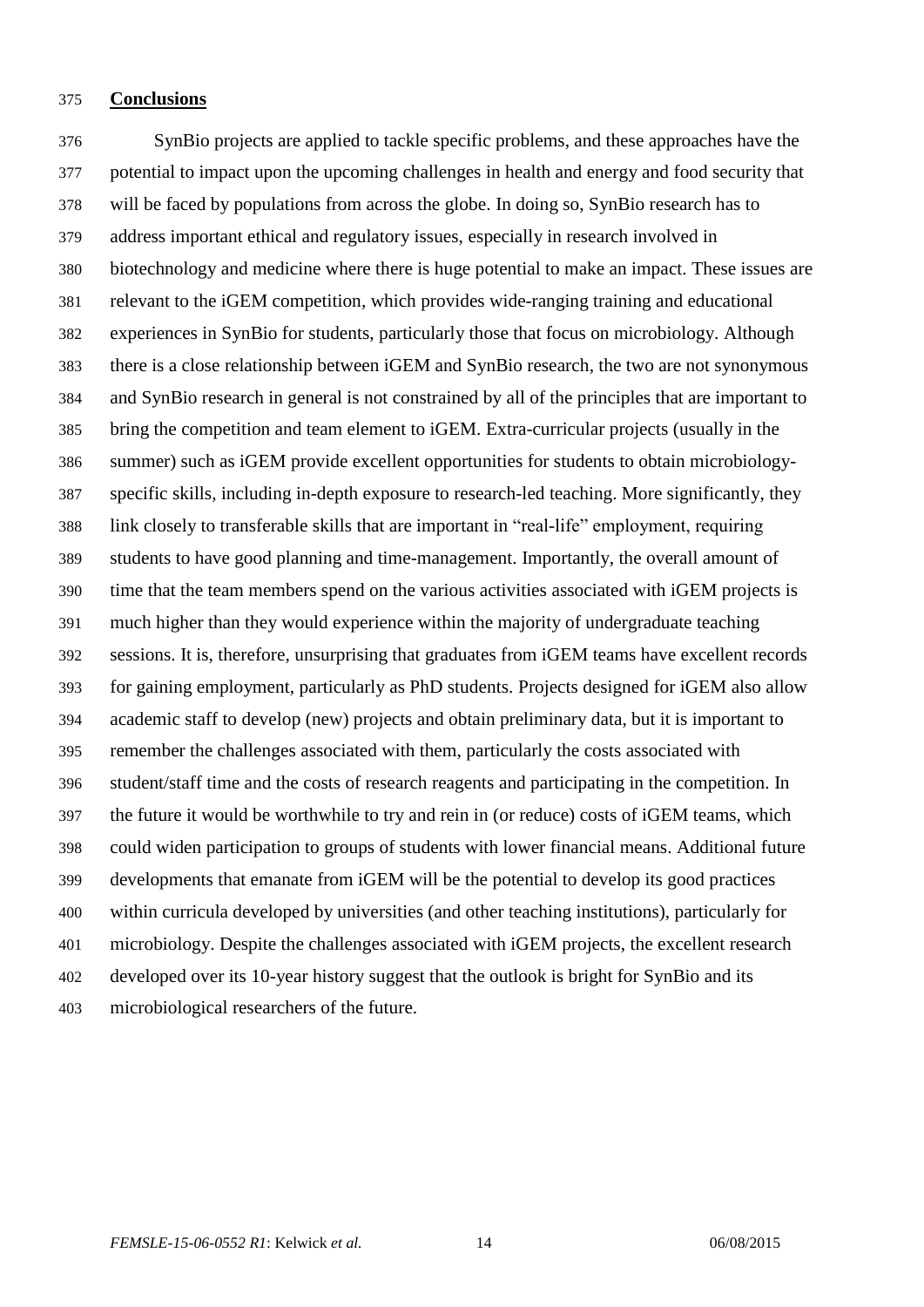#### **Acknowledgements**

 Our inspiration to write this review was the many excellent iGEM projects that we have experienced through participation as Advisors to specific iGEM teams. The large number of projects developed during the history of the iGEM competition made it practically impossible to select a small number of examples of good practice that could be referred to directly within the limitations of a Minireview. To gain a wider perspective of the vast range of good practice produced by iGEM teams we encourage readers to review details via the team wiki pages,

which are all available to anyone via: [http://igem.org/Main\\_Page.](http://igem.org/Main_Page)

# **Funding**

The authors declare no conflicts of interest. Our interests in this topic stem from

participation in the iGEM competitions from 2011-2015, with teams from the University of

East Anglia (RK, LB, KY and RPB) and Imperial College London (RK). Funding for these

teams was obtained from a wide range of sources, as indicated on each team's wiki on the

iGEM web pages.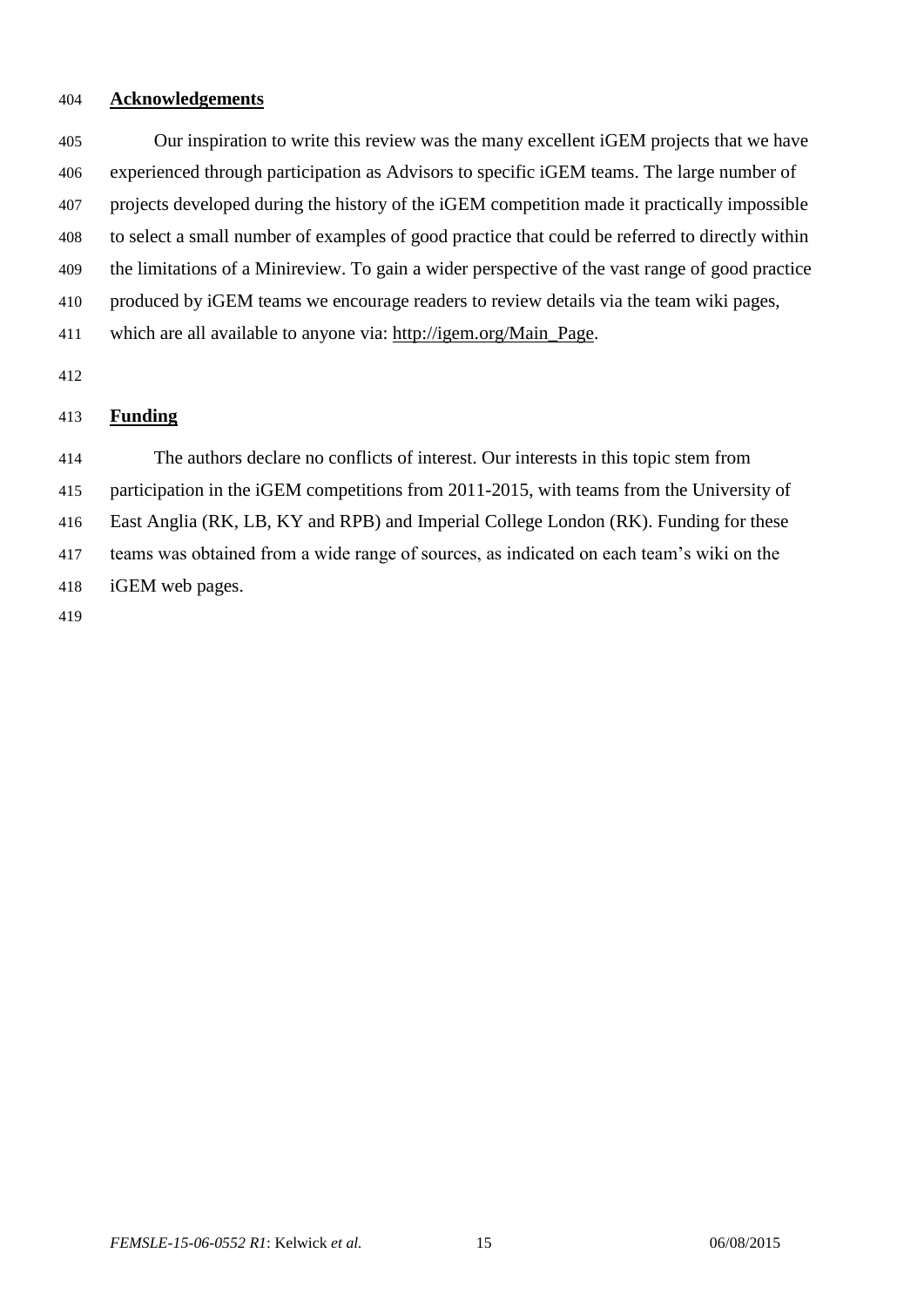## **References**

- <span id="page-15-0"></span>Agapakis CM. Designing synthetic biology. *ACS Synth Biol* 2014; **3**: 121-128.
- <span id="page-15-2"></span>Alberts B. A Grand Challenge in Biology. *Science* 2011; **333**: 1200.
- <span id="page-15-21"></span>Atanaskovic I, Bencherif AC, Deyell M et al. In Situ Characterization of Mycobacterial
- Growth Inhibition by Lytic Enzymes Expressed in Vectorized E. coli. *ACS Synth Biol* 2014;
- **3**: 932-934.
- <span id="page-15-17"></span>Azizi A, Lam W, Phenix H et al. No training required: experimental tests support homology-
- based DNA assembly as a best practice in synthetic biology. *J Biol Eng* 2015; **9**: 8.
- <span id="page-15-5"></span> Baldwin G, Bayer T, Dickinson R et al. *Synthetic Biology: A Primer*. Imperial College Press, 2012.
- <span id="page-15-27"></span>Barnett R *Reshaping the university: new relationships between research, scholarship and*
- *teaching*. Maidenhead, UK: The Society for Research into Higher Education/Open University Press, 2005.
- <span id="page-15-1"></span> Beal J. Bridging the gap: a roadmap to breaking the biological design barrier. *Front Bioeng Biotechnol* 2014; **2**: 87.
- <span id="page-15-4"></span> Bowater L. Antimicrobial stewardship: the role of scientists? *J Antimicrob Chemother* 2015; **70**: 1925-1927.
- <span id="page-15-16"></span>Boyle PM, Burrill DR, Inniss MC et al. A BioBrick compatible strategy for genetic
- modification of plants. *J Biol Eng* 2012; **6**: 8.
- <span id="page-15-7"></span>Breitling R, Takano E. Synthetic biology advances for pharmaceutical production. *Curr Opin*
- *Biotechnol* 2015; **35**: 46-51.
- <span id="page-15-22"></span>Buren EB, Karrenbelt MA, Lingemann M et al. Toolkit for Visualization of the Cellular
- Structure and Organelles in Aspergillus niger. *ACS Synth Biol* 2014; **3**: 995-998.
- <span id="page-15-12"></span>Cai Y, Wilson ML, Peccoud J. GenoCAD for iGEM: a grammatical approach to the design
- of standard-compliant constructs. *Nucleic Acids Res* 2010; **38**: 2637-2644.
- <span id="page-15-15"></span> Calvert J. Ownership and sharing in synthetic biology: A "diverse ecology" of the open and the proprietary? *BioSocieties* 2012; **7**: 169-187.
- <span id="page-15-14"></span>Casini A, Storch M, Baldwin GS et al. Bricks and blueprints: methods and standards for DNA
- assembly. *Nat Rev Mol Cell Biol* 2015; in press.
- <span id="page-15-20"></span>Chen R, Rishi HS, Potapov V et al. A Barcoding Strategy Enabling Higher-Throughput
- Library Screening by Microscopy. *ACS Synth Biol* 2015; in press.
- <span id="page-15-18"></span>Chen S, Zhang H, Shi H et al. Automated design of genetic toggle switches with
- predetermined bistability. *ACS Synth Biol* 2012; **1**: 284-290.
- <span id="page-15-6"></span>Chen YY, Galloway KE, Smolke CD. Synthetic biology: advancing biological frontiers by
- building synthetic systems. *Genome Biol* 2012; **13**: 240.
- <span id="page-15-8"></span>Church GM, Elowitz MB, Smolke CD et al. Realizing the potential of synthetic biology. *Nat*
- *Rev Mol Cell Biol* 2014; **15**: 289-294.
- <span id="page-15-25"></span>Clery D. Bringing Science to the Cafés. *Science* 2003; **300**: 2026.
- <span id="page-15-26"></span>Dallas D. Cafe Scientifique--deja vu. *Cell* 2006; **126**: 227-229.
- <span id="page-15-23"></span>Daszczuk A, Dessalegne Y, Drenth I et al. Bacillus subtilis Biosensor Engineered To Assess
- Meat Spoilage. *ACS Synth Biol* 2014; **3**: 999-1002.
- <span id="page-15-24"></span>Dobson R, Edwards-Hicks J, Gritton R et al. Characterization of a rationally engineered nitric
- oxide, nitrate and nitrite biosensor linked to a hybrid bacterial-mammalian promoter. *figshare* 2014; [http://dx.doi.org/10.6084/m6089.figshare.1103248.](http://dx.doi.org/10.6084/m6089.figshare.1103248)
- <span id="page-15-10"></span>Earl C. Winning University of Dundee iGEM team. *Microbiology Today* 2014; **41**: 47-48.
- <span id="page-15-3"></span>Editorial-NatB. Big ideas and grand challenges. *Nat Biotechnol* 2011; **29**: 951.
- <span id="page-15-9"></span>Editorial-NatB. Kicking the can. *Nat Biotech* 2015; **33**: 111.
- <span id="page-15-11"></span>Editorial-NatP. Synthesizing tomorrow. *Nature Plants* 2015; **1**: 1.
- <span id="page-15-13"></span>Ellis T, Adie T, Baldwin GS. DNA assembly for synthetic biology: from parts to pathways
- and beyond. *Integr Biol (Camb)* 2011; **3**: 109-118.
- <span id="page-15-19"></span>Harger M, Zheng L, Moon A et al. Expanding the product profile of a microbial alkane
- biosynthetic pathway. *ACS Synth Biol* 2013; **2**: 59-62.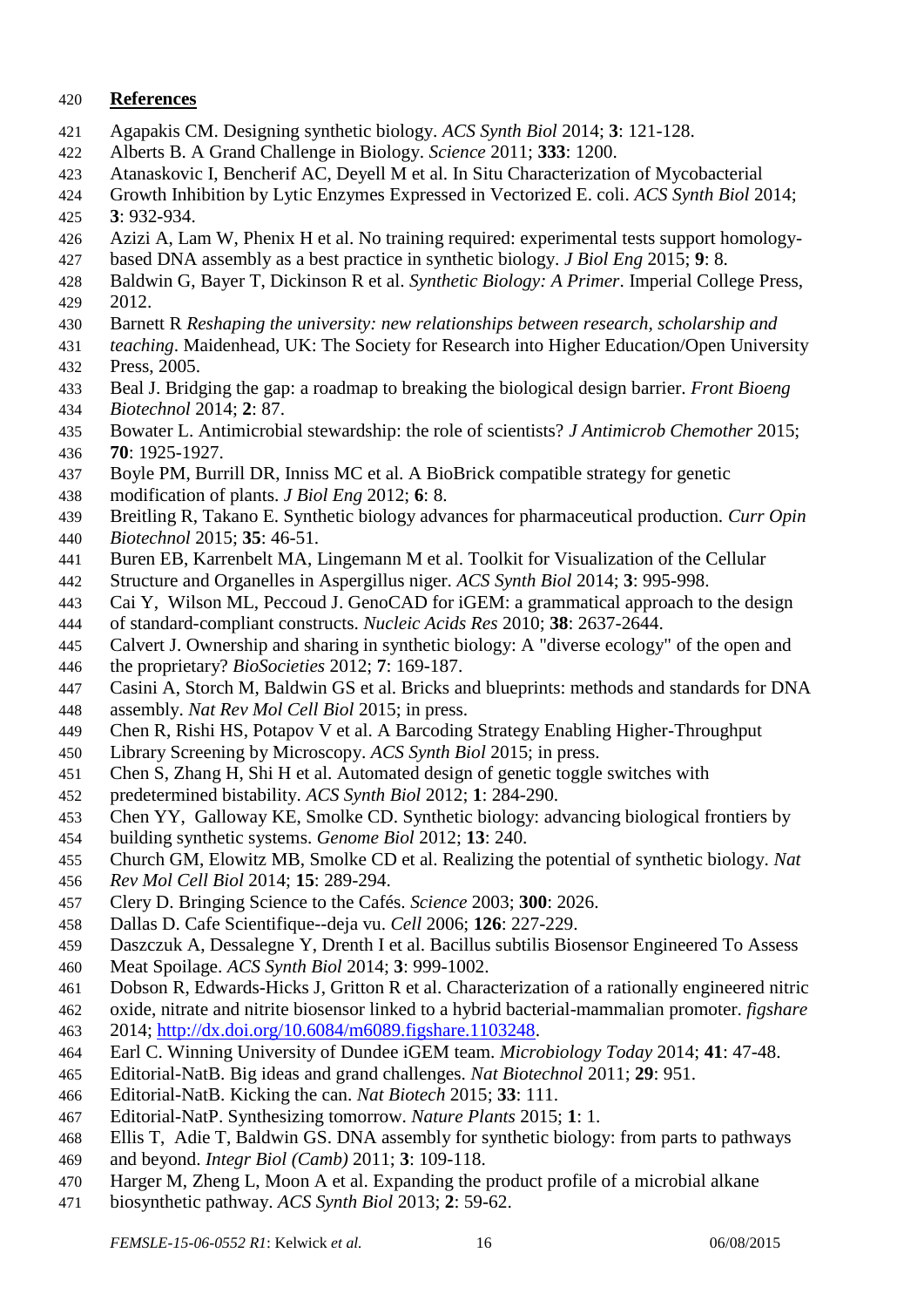- <span id="page-16-20"></span>Hendrix J, Read T, Lalonde JF et al. Engineered calcium-precipitable restriction enzyme. *ACS*
- *Synth Biol* 2014; **3**: 969-971.
- <span id="page-16-16"></span>Hesselman MC, Koehorst JJ, Slijkhuis T et al. The Constructor: a web application optimizing
- cloning strategies based on modules from the registry of standard biological parts. *J Biol Eng* 2012; **6**: 14.
- <span id="page-16-18"></span>Jack BR, Leonard SP, Mishler DM et al. Predicting the Genetic Stability of Engineered DNA
- Sequences with the EFM Calculator. *ACS Synth Biol* 2015; in press.
- <span id="page-16-0"></span>Kelwick R, MacDonald JT, Webb AJ et al. Developments in the tools and methodologies of
- synthetic biology. *Front Bioeng Biotechnol* 2014; **2**: 60.
- <span id="page-16-23"></span>Kelwick R, Kopniczky M, Bower I et al. A forward-design approach to increase the
- production of poly-3-hydroxybutyrate in genetically engineered Escherichia coli. *PLoS One* 2015; **10**: e0117202.
- <span id="page-16-2"></span> Khalil AS, Collins JJ. Synthetic biology: applications come of age. *Nat Rev Genet* 2010; **11**: 367-379.
- <span id="page-16-3"></span> Kitney R, Freemont P. Synthetic biology – the state of play. *FEBS Letters* 2012; **586**: 2029- 2036.
- <span id="page-16-5"></span>Kwok R. Five hard truths for synthetic biology. *Nature* 2010; **463**: 288-290.
- <span id="page-16-21"></span>Libis VK, Bernheim AG, Basier C et al. Silencing of Antibiotic Resistance in E. coli with
- Engineered Phage Bearing Small Regulatory RNAs. *ACS Synth Biol* 2014; **3**: 1003-1006.
- <span id="page-16-8"></span>Liljeruhm J, Gullberg E, Forster AC *Synthetic Biology: A Lab Manual*. World Scientific
- Publishing Co. Pte. Ltd., 2014.
- <span id="page-16-10"></span>Marris C. The Construction of Imaginaries of the Public as a Threat to Synthetic Biology.
- *Science as Culture* 2014; **24**: 83-98.
- <span id="page-16-1"></span> McDaniel R, Weiss R. Advances in synthetic biology: on the path from prototypes to applications. *Curr Opin Biotechnol* 2005; **16**: 476-483.
- <span id="page-16-4"></span> Minssen T, Rutz B, van Zimmeren E. Synthetic biology and intellectual property rights: Six recommendations. *Biotechnol J* 2015; **10**: 236-241.
- <span id="page-16-7"></span> Muller KM, Arndt KM. Standardization in synthetic biology. *Methods Mol Biol* 2012; **813**: 23-43.
- <span id="page-16-22"></span>Nielsen MT, Madsen KM, Seppala S et al. Assembly of Highly Standardized Gene Fragments
- for High-Level Production of Porphyrins in E. coli. *ACS Synth Biol* 2015; **4**: 274-282.
- <span id="page-16-14"></span>Patron NJ. DNA assembly for plant biology: techniques and tools. *Curr Opin Plant Biol*
- 2014; **19**: 14-19.
- <span id="page-16-15"></span>Patron NJ, Orzaez D, Marillonnet S et al. Standards for Plant Synthetic Biology: A Common
- Syntax for Exchange of DNA Parts. *New Phytologist* 2015; in press.
- <span id="page-16-17"></span>Radeck J, Kraft K, Bartels J et al. The Bacillus BioBrick Box: generation and evaluation of
- essential genetic building blocks for standardized work with Bacillus subtilis. *J Biol Eng* 2013; **7**: 29.
- <span id="page-16-6"></span> Roca I, Akova M, Baquero F et al. The global threat of antimicrobial resistance: science for intervention. *New Microbes New Infect* 2015; **6**: 22-29.
- <span id="page-16-9"></span> Rowland IR. Genetically modified foods, science, consumers and the media. *Proc Nutr Soc* 2002; **61**: 25-29.
- <span id="page-16-12"></span> Shetty R, Endy D, Knight T, Jr. Engineering BioBrick vectors from BioBrick parts. *Journal of Biological Engineering* 2008; **2**: 1-12.
- <span id="page-16-13"></span>Smolke CD. Building outside of the box: iGEM and the BioBricks Foundation. *Nat*
- *Biotechnol* 2009; **27**: 1099-1102.
- <span id="page-16-19"></span>Storch M, Casini A, Mackrow B et al. BASIC: A New Biopart Assembly Standard for
- Idempotent Cloning Provides Accurate, Single-Tier DNA Assembly for Synthetic Biology. *ACS Synth Biol* 2015; **4**: 781-787.
- <span id="page-16-11"></span>Vilanova C, Porcar M. iGEM 2.0--refoundations for engineering biology. *Nat Biotechnol*
- 2014; **32**: 420-424.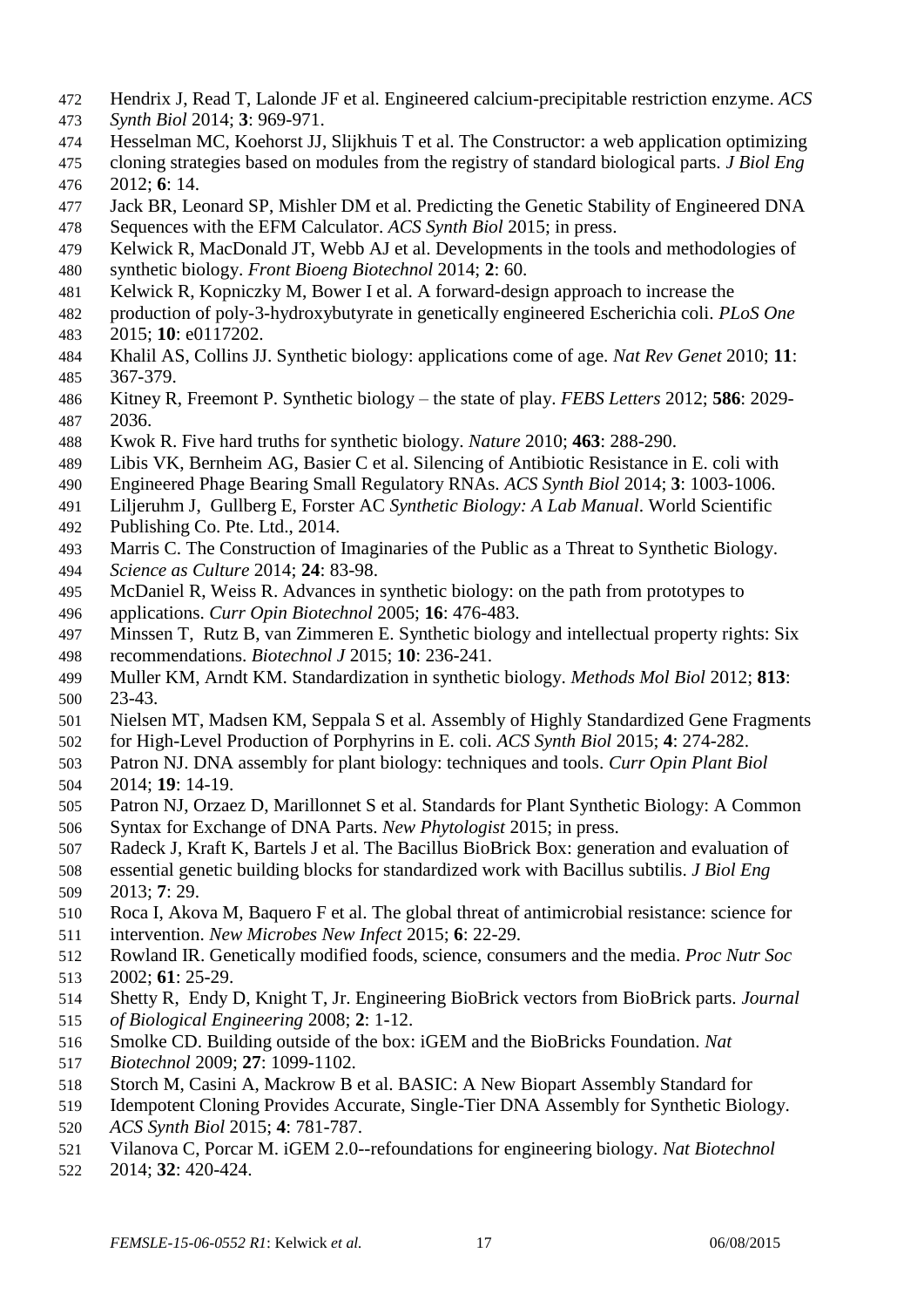- <span id="page-17-3"></span>Wang J, Ding K, Chen Y et al. Detection of thrombin with an aptamer-based macromolecule
- biosensor using bacterial ghost system. *ACS Synth Biol* 2014; **3**: 963-965.
- <span id="page-17-2"></span>Wright O, Delmans M, Stan GB et al. GeneGuard: A modular plasmid system designed for
- biosafety. *ACS Synth Biol* 2015; **4**: 307-316.
- <span id="page-17-0"></span>Wu H, Wang Y, Cao X et al. Quantitatively Relating Gene Expression to Light Intensity via
- the Serial Connection of Blue Light Sensor and CRISPRi. *ACS Synth Biol* 2014; **3**: 979-982.
- <span id="page-17-1"></span>Zhang H, Lin M, Shi H et al. Programming a Pavlovian-like conditioning circuit in
- Escherichia coli. *Nat Commun* 2014; **5**: 3102.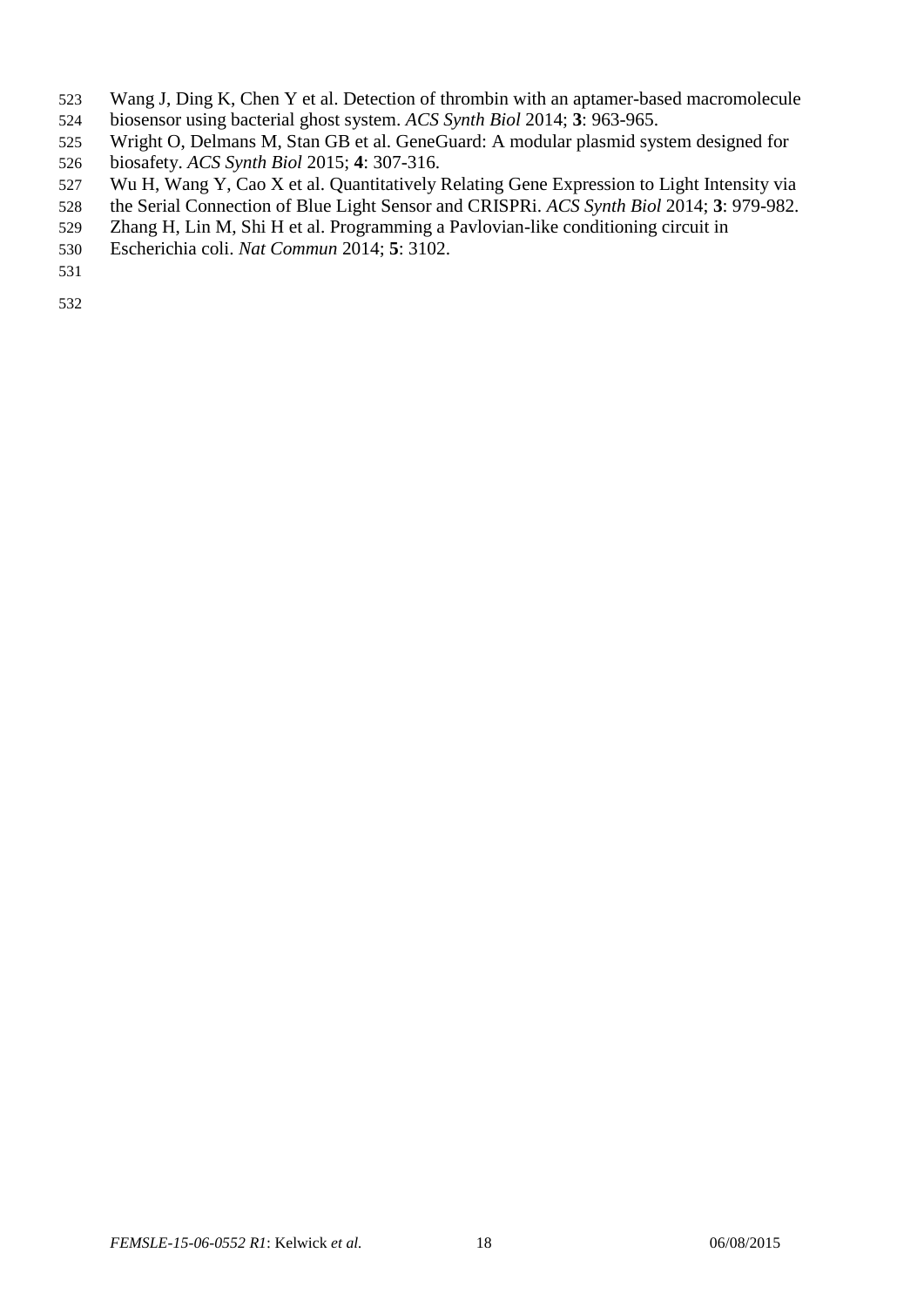## **Figure Legends**

 Figure 1. Participation in iGEM competitions from 2004-2014. For each year the data represents the number of teams entered in the competition (line, left-hand axis) and the number of parts submitted by the teams (bars, right-hand axis). Data is taken from: [http://igem.org/Previous\\_iGEM\\_Competitions.](http://igem.org/Previous_iGEM_Competitions) Note that the final number of parts submitted in 2014 is not yet available. Figure 2. Team members find iGEM to be an enriching and enjoyable experience. Comments from students from NRP-UEA and Imperial iGEM teams identified that the competition had helped develop and improve research-focused skills, as well as transferable skills including communication and project management skills.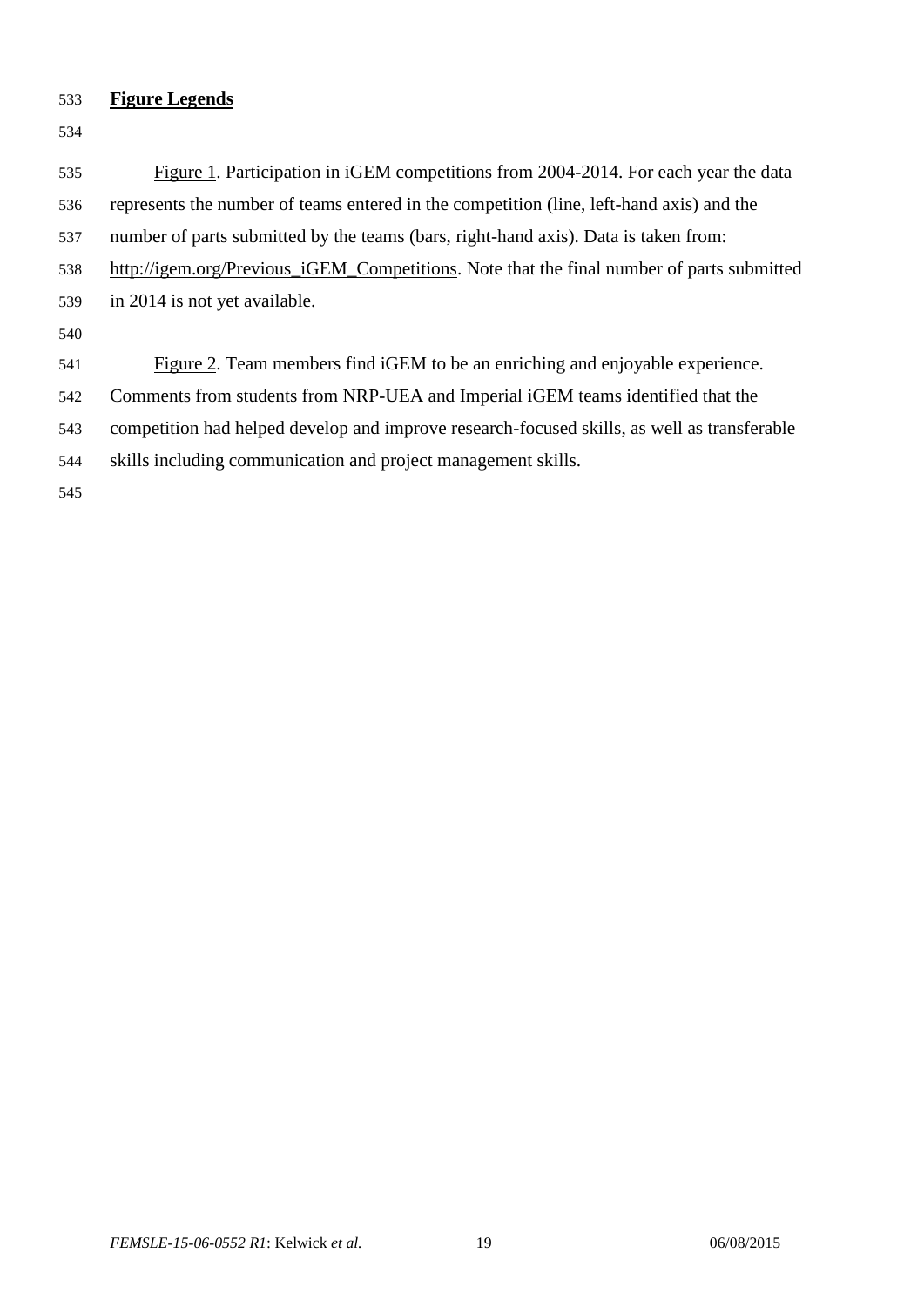

Figure 1. Participation in iGEM competitions from 2004-2014. For each year the data represents the number of teams entered in the competition (line, left-hand axis) and the number of parts submitted by the teams (bars, right-hand axis). Data is taken from:

http://igem.org/Previous\_iGEM\_Competitions. Note that the final number of parts submitted in 2014 is not yet available.

FEMS review Figure 1